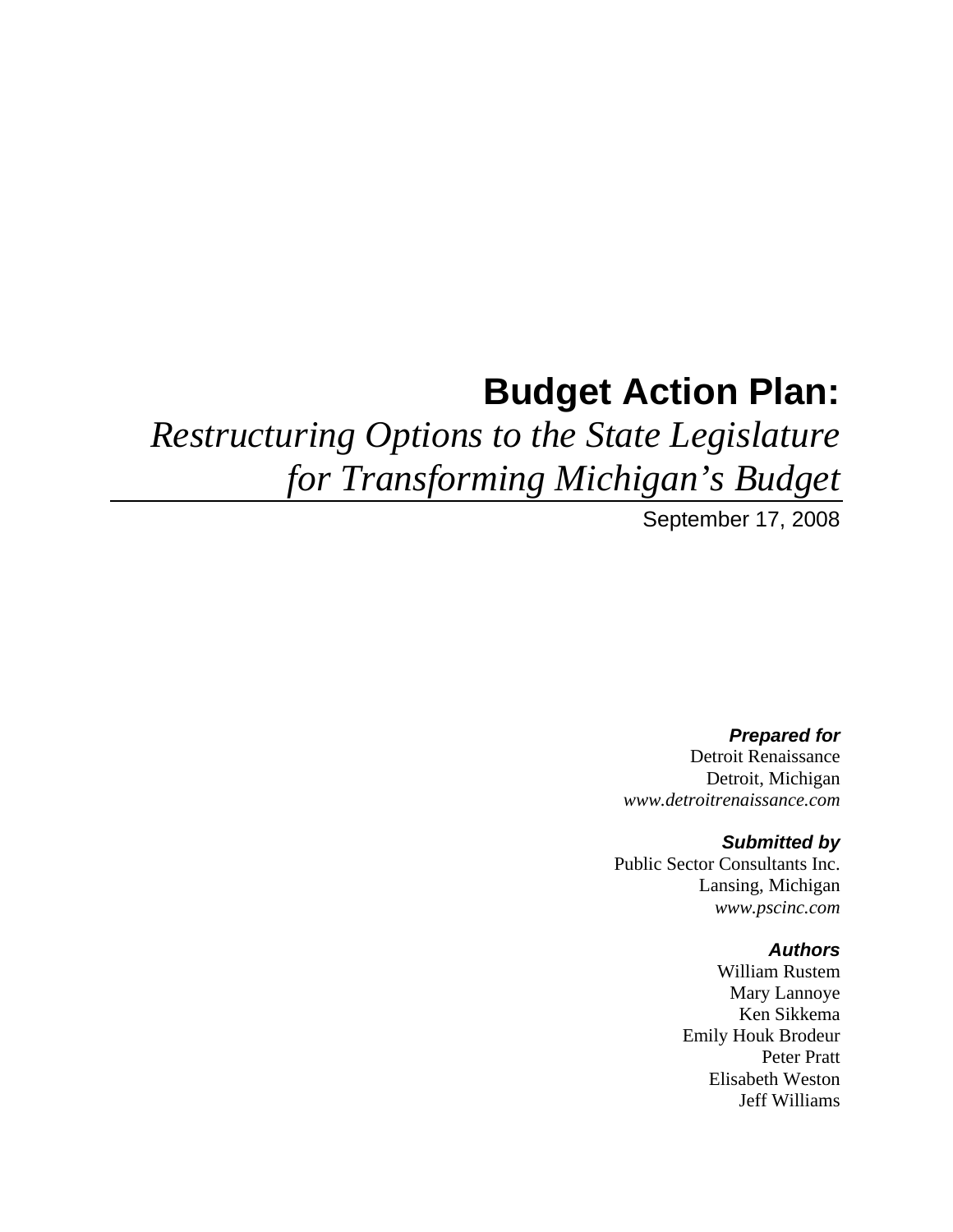## **Contents**

| Restructuring Option: Change Incarceration Policies to Reduce Prison Population to the |  |
|----------------------------------------------------------------------------------------|--|
|                                                                                        |  |
|                                                                                        |  |
|                                                                                        |  |
| 20                                                                                     |  |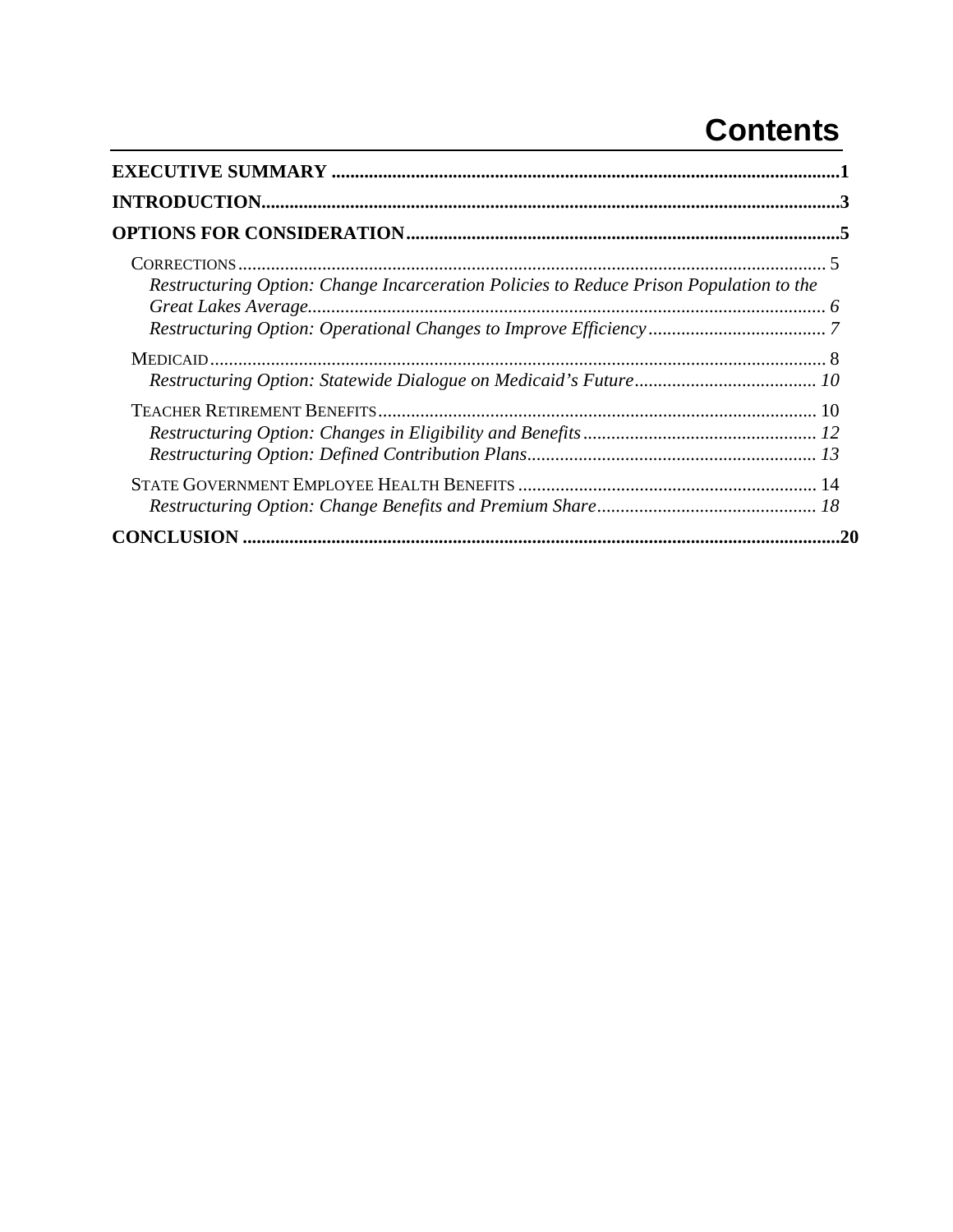When Michigan's fiscal year (FY) 2007 and 2008 budgets were finally resolved last year, measures that provided substantial government reform were largely absent. Although some taxes were raised, some spending cuts enacted, and some modest changes to public employee benefits were adopted, Michigan's structural deficit remains, and it will grow to a deficit of \$9.6 billion by FY 2017—only ten years away—if current spending and tax policies continue.

Recognizing the significant budget proportion represented by corrections, Medicaid, and public employee compensation and benefits, this report builds upon the recommendations provided by a number of organizations and provides specific options for policymakers to consider. These options are *not* intended to provide relief for the state budget in the near term; rather, they will restore the state's fiscal health over the next decade and lay the foundation for future economic prosperity.

#### *Corrections*

- Simply put, (1) Michigan's prison population is larger than the average of Great Lakes states, (2) Michigan keeps prisoners locked up longer than the average of the Great Lakes states, and (3) Michigan spends more money confining them than other Great Lakes states.
- In order to achieve meaningful reform and cost savings, Michigan must adopt solutions that directly address these primary drivers of corrections costs and bring the state closer to the average of other Great Lakes states. Namely, (1) change incarceration policies to reduce the *number* of prisoners; (2) change incarceration policies to reduce prisoners' *average length of stay*; and (3) make operational changes to control departmental costs.

#### *Medicaid*

- Michigan has been a leader among the states over the past decade in maximizing federal Medicaid match dollars to fund services that would otherwise have been supported by the General Fund. Even so, cost increases in Michigan (as in other states) are placing increasing pressure on the state budget to narrow the groups of people eligible for Medicaid, cut back on covered benefits, and increase costs for beneficiaries who remain eligible as the most direct means of major cost savings.
- $\blacksquare$  However, cuts to eligibility and benefits will only shift costs onto the private sector, and additional cuts to provider and health plan payments will push more and more providers out of the Medicaid program, jeopardizing access to care. In place of a series of legislative budget reductions, several options are for Michigan to better coordinate care, change the mix of services from institutional settings to communitybased ones, promote healthy behaviors and preventive care, and improve efficiencies in the delivery of care. These options should be deliberated in the context of a statewide dialogue to set priorities for Medicaid benefits.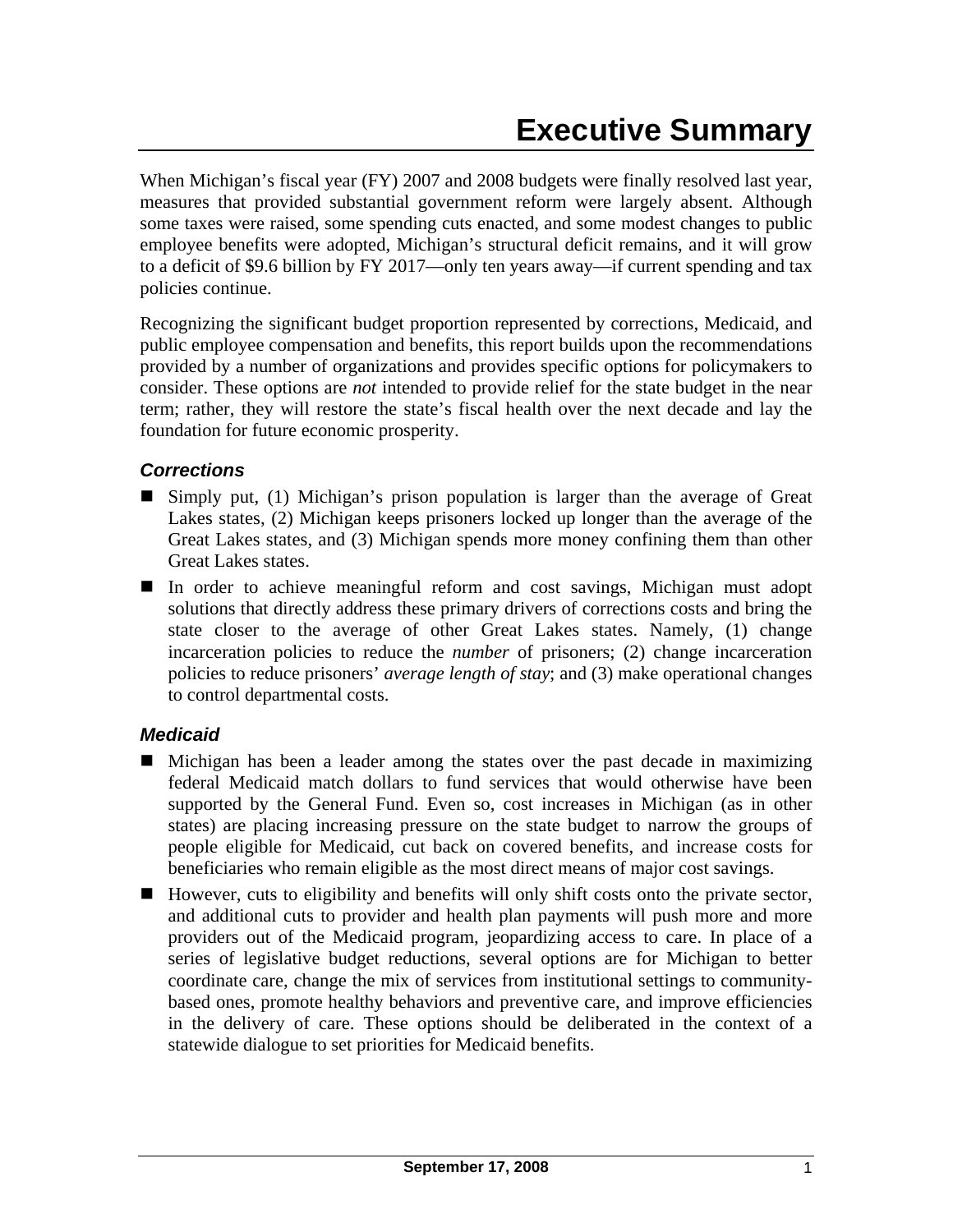#### *Teacher Retirement Benefits*

- Michigan's teacher retirement system includes benefit provisions that are similar to those of other large public employer systems. However, the system also includes legacy costs that are unsustainable if the state wants to adequately fund the  $K-12$ public school system in both the short and long term. To wit: a major portion (42 percent) of the increase in school aid appropriations over the last five years went to pay for the increased cost of public school retirees and beneficiaries.
- There are two main avenues to address the legacy costs: change eligibility and benefit policies for all newly hired teachers, and convert the retirement plan into a defined contribution–style plan.

#### *State Government Employee Health Benefits*

- State of Michigan employees have a health benefit package that is more expensive per employee than the national average for other state employee systems. In addition, State of Michigan employees pay a smaller share of the insurance premium than the national average for both other public sector and private sector employer systems.
- $\blacksquare$  The two alternatives most likely to significantly reduce health care costs are reducing the benefit package and increasing the employee's or retiree's share of the premium cost, so that Michigan's state employee health benefits are brought into line with other public and private sector employers.



#### **Estimated Annual Savings in Ten Years if Recommended Changes Are Implemented**

NOTE: Amounts are presented in current year dollars and have not been updated for inflation.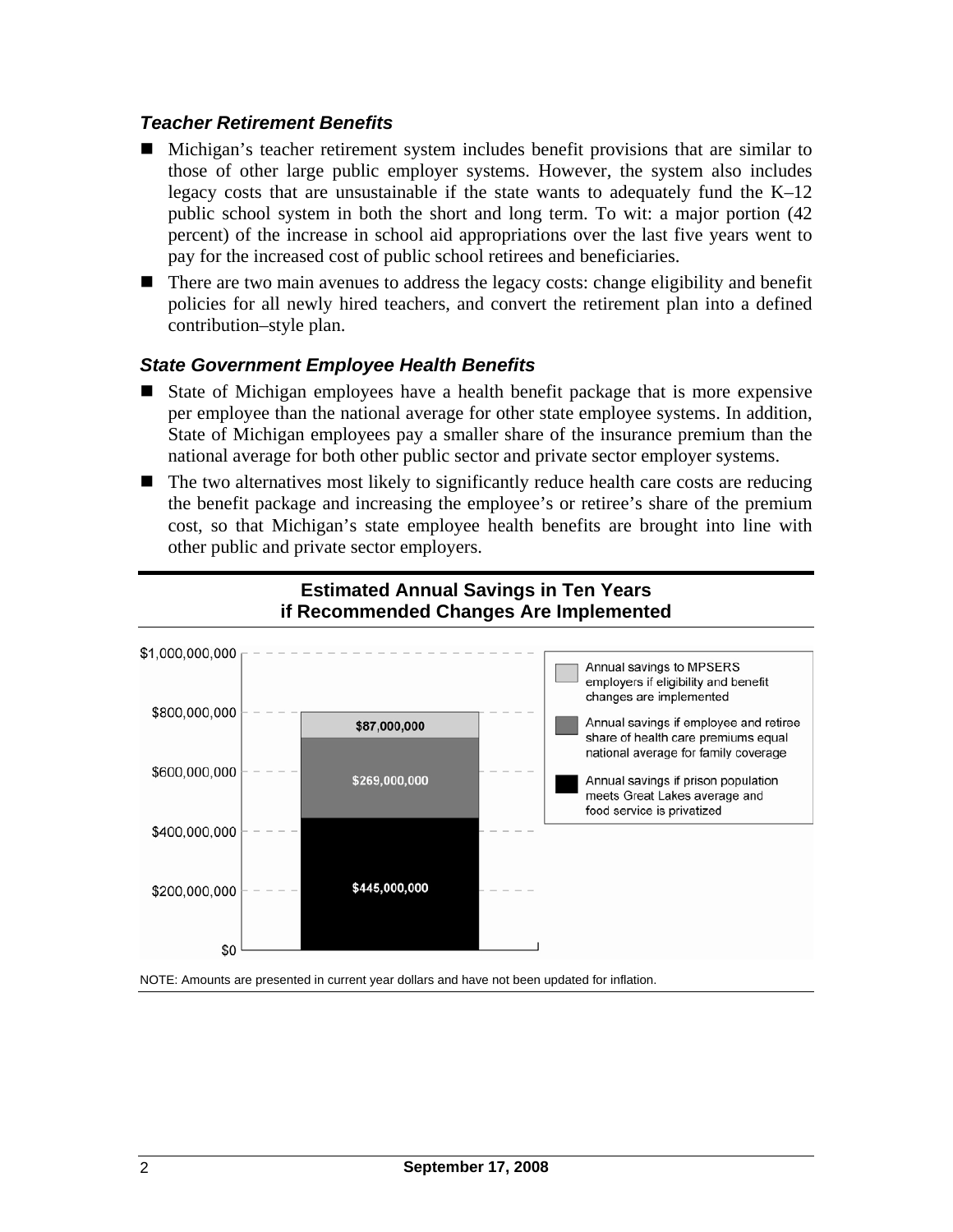Governor Jennifer Granholm appointed the bipartisan Emergency Fiscal Advisory Panel (EFAP) early in 2007 to assess the state's fiscal crisis and provide direction on how best to avoid similar crises in the future. Noting the persistent structural deficit plaguing the state, the panel's *Michigan's Defining Moment*<sup>1</sup> report emphasized the need for fundamental reform of state government and the delivery of public services.

Calling upon state government to become more efficient and productive, the report noted how the private sector in Michigan has been forced to respond to structural changes in the economy: "Government cannot insulate itself from the forces that are challenging the private sector. Who in the private sector can afford to carry excess capacity, not consolidate where appropriate, fail to add value at every state of production, not subject major expenses to competitive bidding, not measure benefits against costs? $"$ 

When the fiscal year (FY) 2007 and 2008 budgets were finally resolved last year, the report's recommendations for substantial government reform were largely unaddressed. For FY 2007, the state budget was once again balanced through a series of short-term fixes that included borrowing against future revenues, accounting changes, delayed payments, and other one-time adjustments. Although by FY 2008 some taxes were raised, some spending cuts enacted, and some modest changes to public employee benefits were adopted,<sup>3</sup> Michigan's structural deficit remains, and it will grow to a deficit of \$9.6 billion by FY 2017—only ten years away—if current spending and tax policies continue.

In a year-end review of the budget resolutions, the Citizens Research Council of Michigan (CRC) observed that the paths of revenue growth and spending pressures remained unaltered—in other words, the structural deficit remains.<sup>4</sup> In its May 2008 report, *Michigan's Fiscal Future*, the CRC cited corrections, Medicaid, public employee compensation (including retirement), and public employee health care coverage generally as the primary reasons for projecting a combined General Fund and School Aid Fund deficit of \$9.6 billion by FY 2017 if current spending and tax policies continue.<sup>5</sup>

The need for fundamental change in the delivery of public services is even greater now than when the EFAP issued its recommendations in February 2007. Lawmakers are uniquely poised to implement one of the strategies arising out of the *Michigan's Defining Moment* public engagement campaign: Establish a new "public purse"—a tightly

<sup>&</sup>lt;sup>1</sup> Governor's Emergency Financial Advisory Panel, *Michigan's Defining Moment: Report of the Emergency Financial Advisory Panel* (Lansing, Mich.: Governor's Emergency Financial Advisory Panel, February 2, 2007). [Online, accessed 7/30/08.] Available: *http://www.publicsectorconsultants .com/Documents/EFAP/EFAP\_Final\_Report.pdf*. 2

 $<sup>2</sup>$  Ibid., 16.</sup>

 $3$  Teacher health insurance pooling, graded premiums for teacher retiree health benefits, and increasing the percentage teachers must pay into the defined benefit pension system were enacted. 4

Citizen's Research Council of Michigan (CRC), *Michigan's Fiscal Future: Long-term Analysis of Michigan's Economy and State Budget* (Livonia, Mich.: presentation dated December 14, 2007). [Online, accessed 7/30/08.] Available: *http://www.crcmich.org/PUBLICAT/budgetcrisis.html*. 5

CRC, *Michigan's Fiscal Future, Report 349* (Livonia, Mich.: CRC, May 2008). [Online, accessed 7/30/08.] Available: *http://crcmich.org/PUBLICAT/2000s/2008/rpt349.pdf*.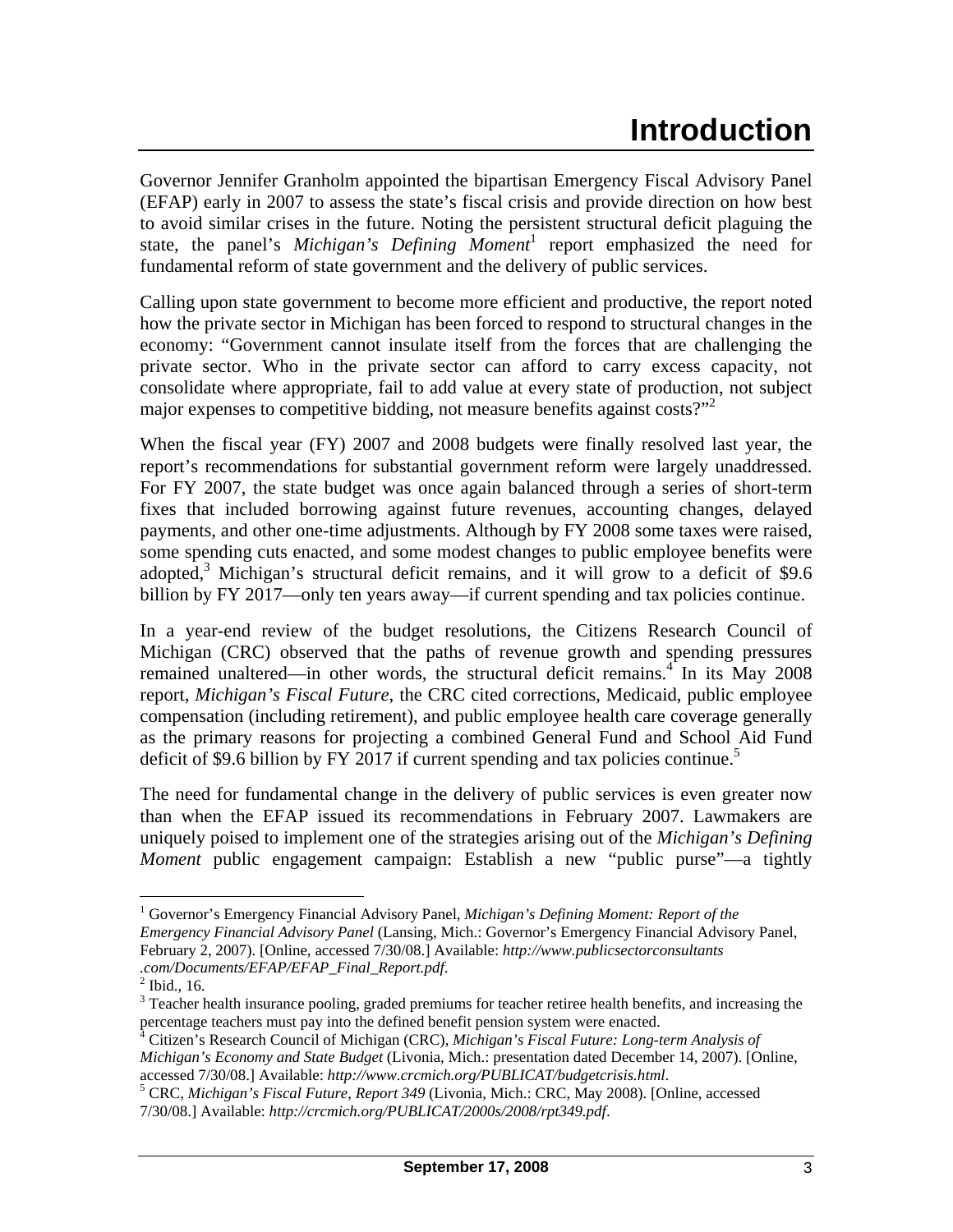focused, long-term, sustained taxing and spending strategy.<sup>6</sup> Recognizing the significant budget proportion represented by corrections, Medicaid, and public employee compensation and benefits, this report builds upon the recommendations of the EFAP and provides specific options for policymakers to consider—not for balancing next year's budget, but for changing Michigan's fiscal course toward sustainable prosperity for generations to come.

 6 The Center for Michigan, *Michigan's Defining Moment: A Common Ground Agenda for Michigan's Transformation* (Ann Arbor, Mich.: Center for Michigan, May 2008), 12. [Online, accessed 7/30/08.] Available: *http://www.thecenterformichigan.net/blog/wp-content/uploads/2008/05/common-groundagenda-for-michigans-transformation.pdf*.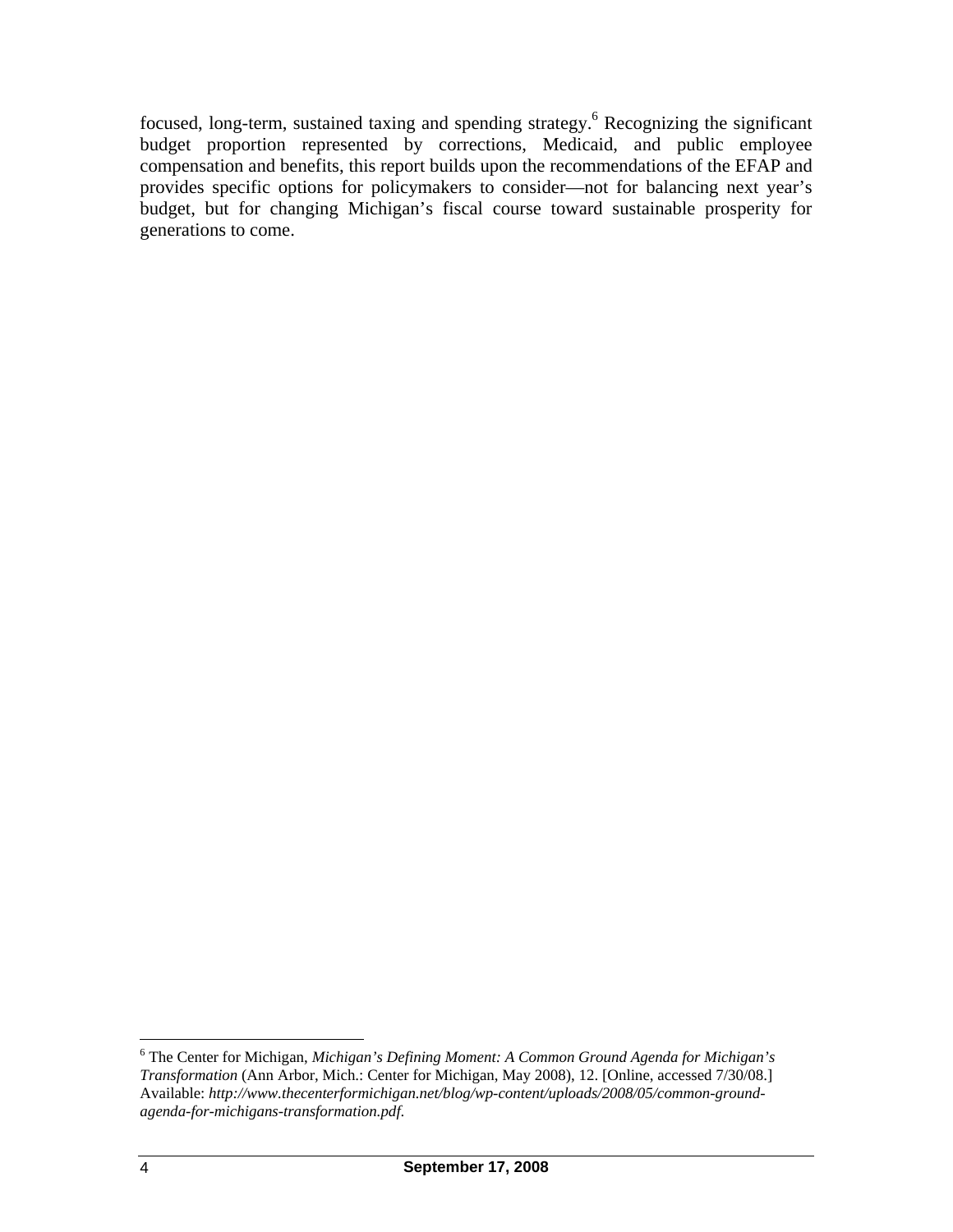## **CORRECTIONS**

According to the Michigan Department of Corrections (MDOC), Michigan's prison population will reach roughly 51,000 by the end of 2008 and 56,000 by 2012. The sheer size of our prison population places a weighty burden on the state budget, accounting for more than 20 percent (\$2 billion) of Michigan's General Fund dollars. If population growth continues at the expected rate, annual spending for the MDOC will increase to \$2.6 billion by 2012.<sup>7</sup> As the Citizens Research Council of Michigan (CRC) notes in its recent report, "The growth of correctional expenditures has been dramatic over the last 35 years and, second only to the increase in Medicaid expenditures, this growth has been the largest contributor to the ongoing State structural deficit. Given the magnitude of Corrections expenditures, it will be extremely difficult to bring long-term balance to the State General Fund budget without significant alteration of Corrections policy."8

Understanding the growth in the prison population is paramount to tackling the budget crisis issue. Simply put, (1) Michigan's prison population is larger than the average of Great Lakes states;<sup>9</sup> (2) Michigan keeps prisoners locked up for longer periods of time than the average of the Great Lakes states; and (3) Michigan spends more money confining them than other Great Lakes states (see Exhibit 1).

| <b>Characteristic</b>                            | <b>Michigan</b> | <b>Great Lakes average</b> |
|--------------------------------------------------|-----------------|----------------------------|
| Average prison population                        | 49,337          | 35,752                     |
| Average length of stay (months)                  | 44.4            | 30.0                       |
| Incarceration rate per 100,000 residents         | 489             | 338                        |
| Annual cost per inmate                           | \$28,743        | \$28,227                   |
| Average cost per inmate per stay                 | \$106,349       | \$70,567                   |
| Annual cost of prison population to state budget | \$1,417,945,380 | \$1,009,171,704            |
|                                                  |                 |                            |

**EXHIBIT 1**  Michigan Corrections Compared to Great Lakes Average, 2005

SOURCE: Citizens Research Council of Michigan; calculations by Public Sector Consultants.

In order to achieve meaningful reform and long-term cost savings Michigan must:

- Change incarceration policies to reduce both the *number* of prisoners in the correction system and prisoners' *average length of stay*
- $\blacksquare$  Make operational changes to control departmental costs

<sup>7</sup> CRC, *Growth in Michigan's Corrections System: Historical and Comparative Perspectives, Report 350*  (Lansing, Mich.: CRC, June 2008), vi. [Online, accessed 7/30/08.] Available: *http://www.crcmich.org/ PUBLICAT/2000s/2008/rpt350.pdf*. 8

 $8$  Ibid., 1.

<sup>9</sup> Lindsay Hollander, *Incarceration and Its Costs in Michigan* (Lansing, Mich.: Senate Fiscal Agency, May 2007). [Online, accessed 7/30/08.] Available: *http://www.senate.michigan.gov/sfa/Publications/Issues/ IncarcerationCosts/IncarcerationCosts.pdf*. The Great Lakes states are Illinois, Indiana, Michigan, Minnesota, New York, Ohio, Pennsylvania, andWisconsin.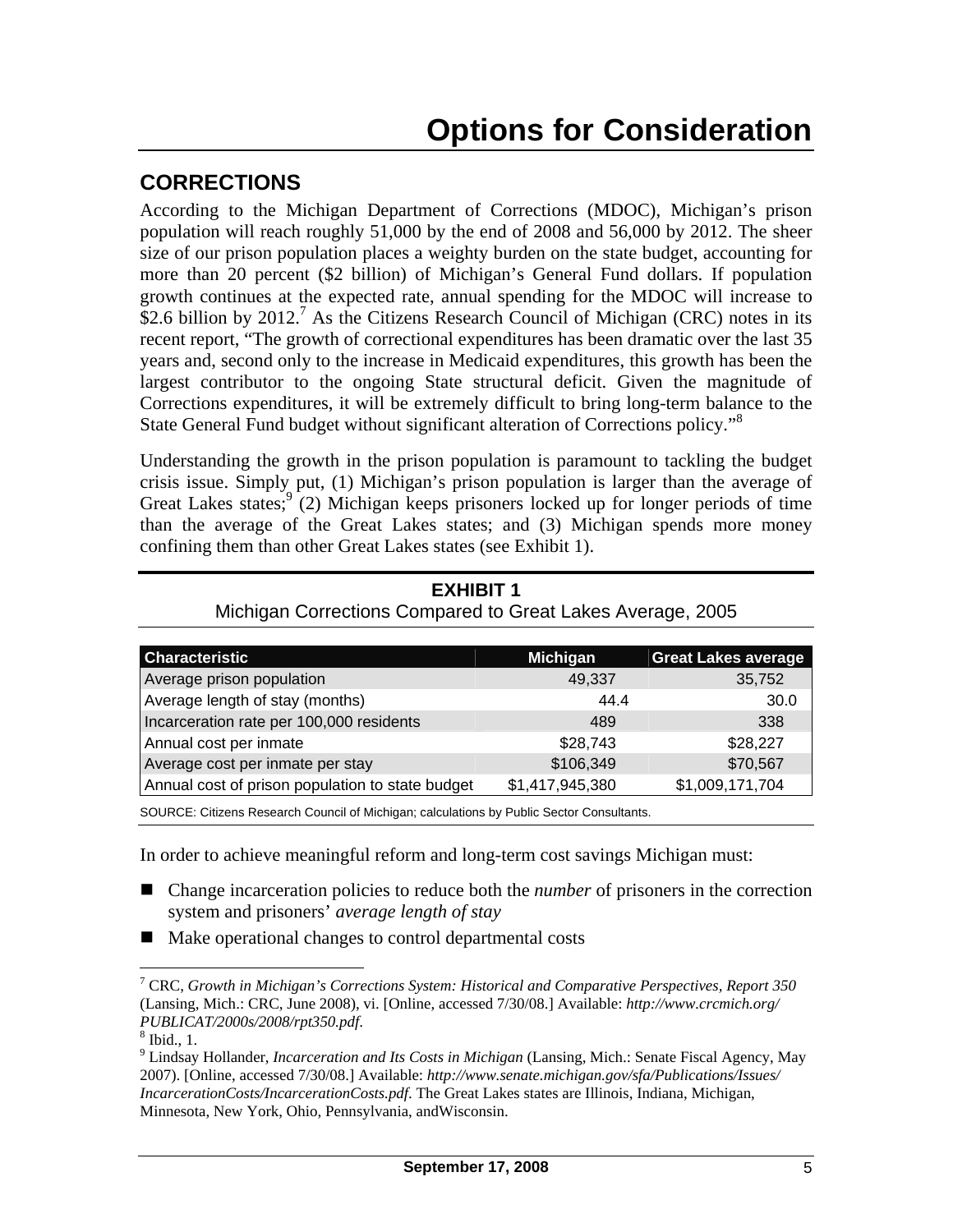#### *Restructuring Option: Change Incarceration Policies to Reduce Prison Population to the Great Lakes Average*

Changes to criminal statutes and sentencing guidelines are difficult political pills to swallow. Legislators tend to be wary of proposals that would reduce sentences and make them look "soft on crime"—a stance that is typically reinforced by the law enforcement community and victim's rights groups. However, Michigan's prison incarceration **rate** is 45 percent higher than the average of the Great Lakes states. In order to reduce spending now, as well as for the long term, changes must be made to the state's approach to dealing with criminal behavior. By resolving to reduce the prison population to meet the Great Lakes average, Michigan's legislators will demonstrate their commitment to appropriate fiscal practices and recognize cost avoidance annually, up to roughly \$400 million per year. $10<sup>10</sup>$ 

An important consideration when cost savings are achieved by lowering the prison population or reducing the time that a prisoner stays in prison is the reinvestment cost of releasing prisoners back into society. Initiatives to reduce the prison population and control spending must be balanced with reinvestment dollars (such as the Michigan Prisoner Reentry Initiative), which will improve the likelihood that prisoners who are released are not returned to the custody of the state system.

#### *Change Sentencing Guidelines to Reduce the Length of Stay for Michigan Prisoners*

Michigan's statutory sentencing guidelines categorize felony offenses by crime class and severity of crime, and assign a sentencing range for the offense. The average length of stay for a prisoner in the Michigan Department of Corrections is 44 months, or 14 months more than the Great Lakes average of 30 months.<sup>11</sup> In addition, Michigan's truth-insentencing laws require that full minimum sentences be served before prisoners are eligible for parole.

Sentencing guidelines and truth-in-sentencing laws are not concepts unique to Michigan; however, Michigan's strict adherence to the 100 percent minimum sentence for all prisoners is stronger than federal guidelines, which allow for less than the full term (85 percent) to be served. In addition, Michigan does not allow for "good time" credits (which many states and the federal government do) and applies mandatory minimums for *all* crimes, as opposed to violent offenses only.<sup>12</sup>

Significant cost savings can be achieved by reducing mandatory minimums. When Michigan reaches the average length of stay for the Great Lakes region, the state will save approximately \$34,500 per prisoner stay. This decrease alone would bring Michigan down from an average of approximately \$106,000 to \$71,000 per stay, which is roughly

 $\overline{a}$  $10$  Calculated as follows: 13,585 fewer prisoners (the difference between Michigan's and the Great Lakes' average prison population) multiplied by \$28,743 (Michigan's annual cost per prisoner) equals \$390,473,655 in avoided costs. Prison population reduction of this proportion would happen over a period

of years; costs could be avoided each year, increasing until they reach nearly \$400 million in the year Michigan meets the Great Lakes average.<br><sup>11</sup> CRC, *Growth in Michigan's Corrections System*, 25.<br><sup>12</sup> Ibid., 5.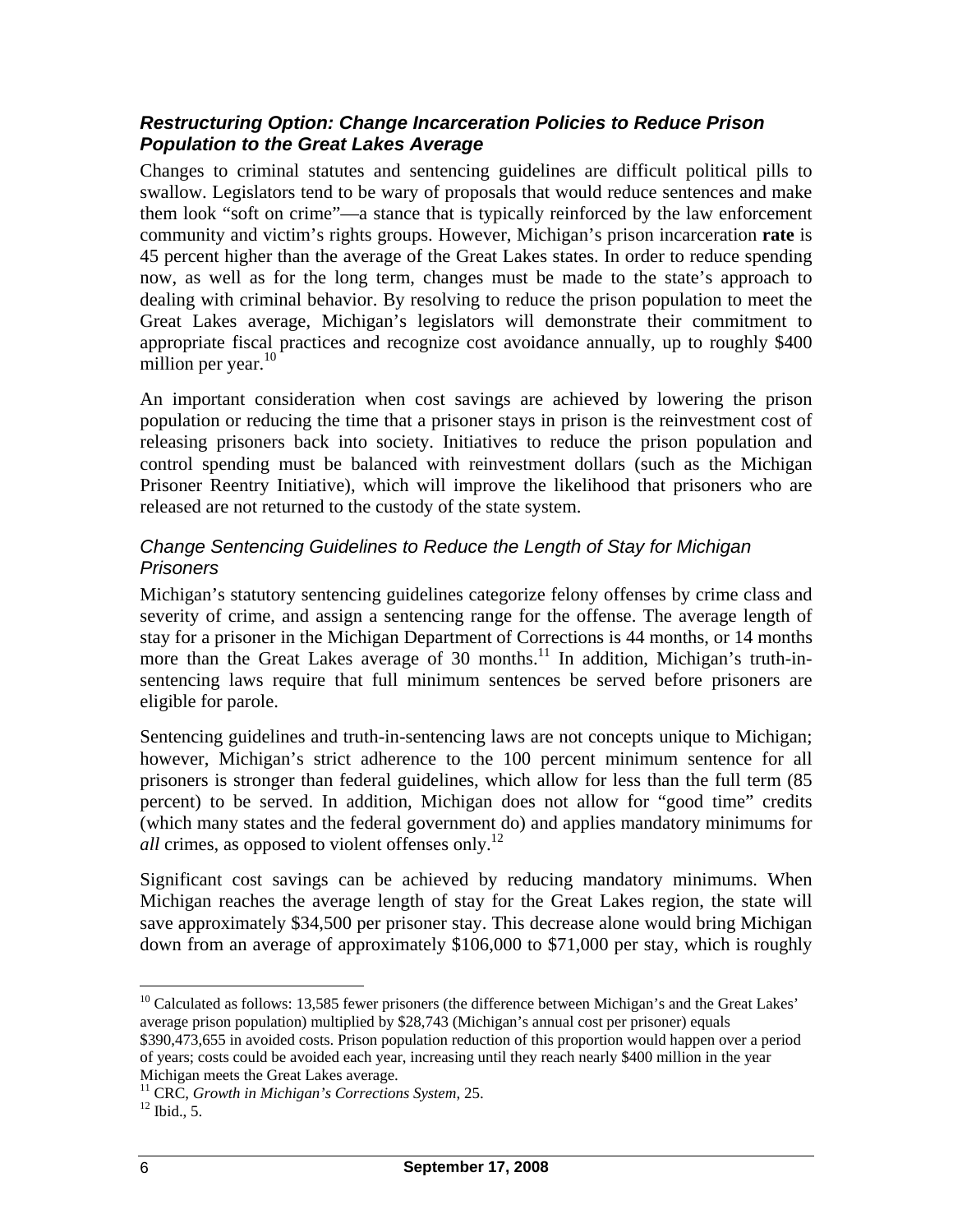the Great Lakes average. According to the CRC, had Michigan reduced the average length of stay for Michigan prisoners by one year from 1990 to 2005, the prison population would be reduced by 14,000, the incarceration rate would be 351 per 100,000 (rather than 489/100,000), and corrections expenditures would have decreased by \$403 million for each year the population was sustained at the lower level.<sup>13</sup>

#### *Reduce Number of Prisoners Serving Past Earliest Release Date*

Exacerbating the relatively high average length of prison stay for Michigan prisoners is a relatively high number of prisoners who serve beyond their Earliest Release Date of Parole (ERD). In 2006 approximately 16,000, or 31 percent, of Michigan prisoners were serving beyond their  $ERD<sup>14</sup>$  If all 16,000 serving beyond their  $ERD$  were released, the state would save \$459 million annually. However, some of these prisoners (such as violent criminals and/or sex offenders) are not good candidates for release at their ERD; therefore the savings would likely be less than \$459 million.

#### *Preclude Prison for Some Crimes*

In 2007, 23 percent of the state's prison population (or 11,822 prisoners) were incarcerated for "nonviolent crimes"<sup>15</sup> at a cost of approximately \$340 million annually. Policies that reduce this population (for example by eliminating prison sentences for *nonviolent* crimes) should be considered.

#### *Restructuring Option: Operational Changes to Improve Efficiency*

The major cost savings in corrections reforms are in reducing the number of prisoners and their average length of stay, and in making operational changes to the department. These operational areas include prisoner transportation, delivery of mental health services, and food service. For most of these, precise cost savings are very difficult to estimate. Further auditing and investigation into the specifics of these cost savings are highly recommended.

One area where good data does exist is the cost of the prison food service system. A recent report by the Michigan Senate Subcommittee on Prison Reform and Public Safety (as well as a June 2008 Michigan Auditor General's report) cited several potential areas of significant cost savings within the MDOC food service delivery system. The average daily cost of feeding a Michigan prisoner is \$4.68. According to the Auditor General's report, both Kansas and Florida use private contractors to provide prisoner meals at average daily costs of \$4.14 and \$2.65, respectively. Based on these costs, the Auditor General estimates possible cost savings of \$10.2 million to \$38 million annually.<sup>16</sup>

<sup>&</sup>lt;sup>13</sup> CRC, *Growth in Michigan's Corrections System*, 12.<br><sup>14</sup> Ibid., 13.

<sup>15</sup> Ibid., 7.

<sup>16</sup> Michigan Office of the Auditor General Audit Report, *Performance Audit of Prisoner Food Services, Department of Corrections* (Lansing, Mich.: Office of the Auditor General, June 2008). [Online, accessed 7/30/08.] Available: *http://audgen.michigan.gov/comprpt/docs/r471062107L.pdf*.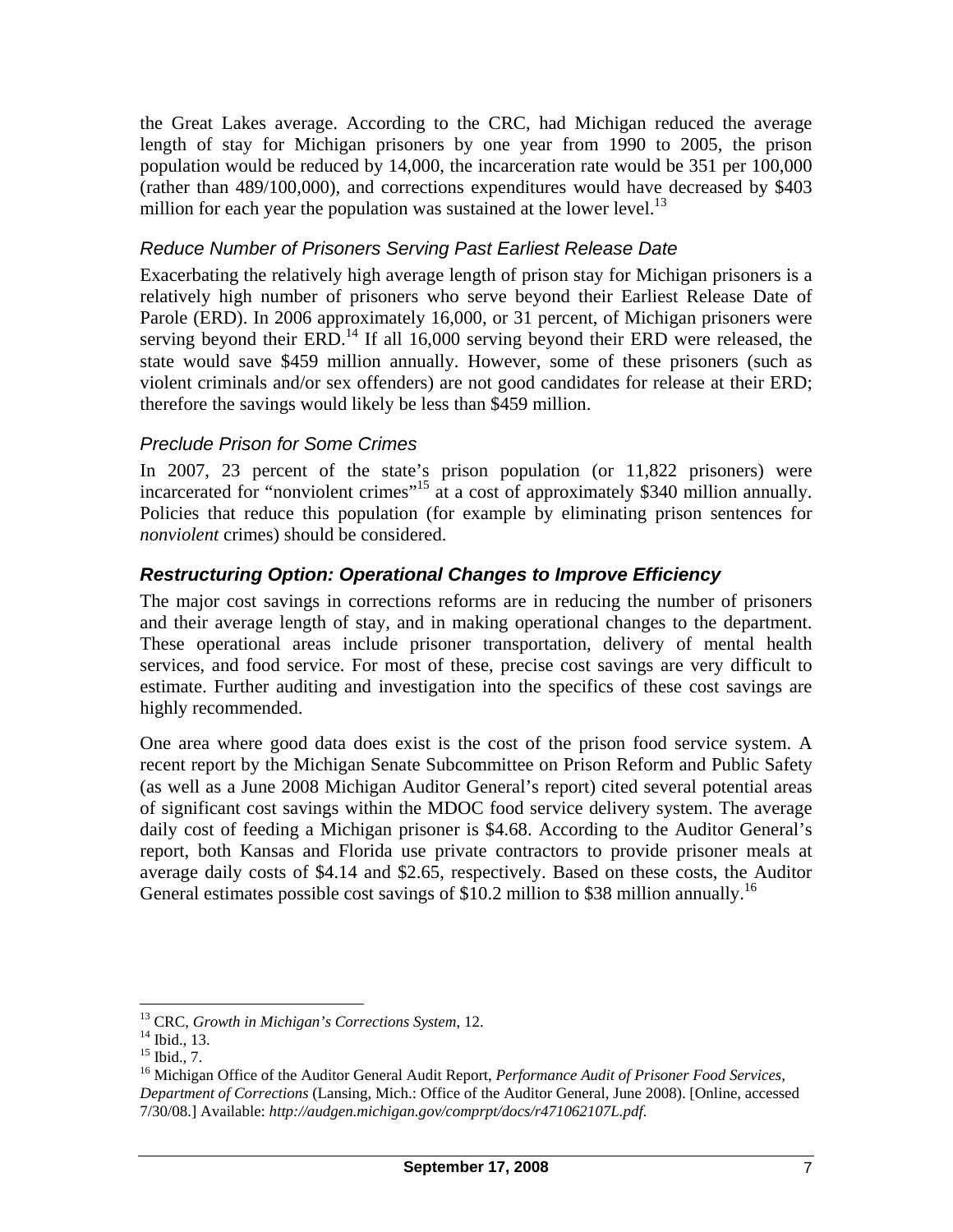### **MEDICAID**

Michigan Medicaid provides a vast range of medical and health services to 1.8 million residents, at a cost of roughly \$8.3 billion.<sup>17</sup> Each dollar of Michigan's General Fund that is spent on Medicaid brings in \$1.40 from the federal government—so reducing Michigan's Medicaid expenditures would also bring the loss of federal dollars that are used to care for the state's vulnerable populations. Michigan has one of the most costeffective Medicaid programs in the nation—ranked 41st in per enrollee expenditures and lowest of the Great Lakes states in  $2005^{18}$ —and it has been especially accomplished in maximizing federal matching dollars. Michigan has done much to contain General Fund costs in Medicaid. In the recently enacted FY 2009 budget, Medicaid represents 25 percent of the General Fund, the same proportion as in FY 2002 when it covered 500,000 *fewer* people.

There are a limited number of ways to contain Medicaid General Fund costs:

- Cut people from the rolls by restricting eligibility for optional populations. For example, eliminating eligibility for parents and caretaker relatives would save \$55.5 million General Fund. This would cost the program \$72.8 million in matching federal funds.<sup>19</sup> Such cuts will increase the ranks of the uninsured, whose health care costs will be borne by providers and private businesses offering coverage to their employees.
- Cut payments to health care providers (physicians, hospitals, nursing homes, and others) and health plans. Michigan has made such cuts in recent years and partially restored them because they drive providers from the program, curtailing access to necessary care for those on Medicaid.
- Cut services that Medicaid covers. In recent years, Michigan has cut costs for prescription drugs and related services (saving \$50.8 million General Fund) and adult dental, podiatric, and chiropractic care, as well as hearing aids—saving \$12 million General Fund. The latter cuts were restored.
- Shift Medicaid costs onto payers outside state government, most prominently the federal government. Michigan has been a leader in maximizing federal Medicaid match dollars to fund services that had previously been supported by the General Fund. Over the last ten years, state General Fund increases for the four community health networks<sup>20</sup> have fallen well below the 32 percent increase in the Detroit Consumer Price Index. While General Fund support has not kept pace with inflation, overall funding has *increased* primarily as a result of increased reliance on federal

<sup>&</sup>lt;sup>17</sup> The Henry J. Kaiser Family Foundation, *FY 2006 Medicaid Fact Sheet*, June 26, 2008. [Online, accessed 8/1/08.] Available: *http://www.statehealthfacts.org/mfs.jsp?rgn=24&rgn=1&x=12&y=6*. 18 The Henry J. Kaiser Family Foundation, *Medicaid Payments per Enrollee, FY 2005.* [Online, accessed

<sup>8/7/08.]</sup> Available: *http://www.statehealthfacts.org/comparetable.jsp?ind=183&cat=4&sub=47&yr= 28&typ=4&sort=218&o=d.* 19 Michigan House of Representatives, House Fiscal Agency, *Managing Medicaid Costs in Michigan: A* <sup>19</sup> Michigan House of Representatives, House Fiscal Agency, *Managing Medicaid Costs in Michigan* 

*Legislative Briefing* (Lansing, MI: House Fiscal Agency, January 2007)<br><sup>20</sup> Area agencies on aging, community mental health services programs and authorities, local public health,

and substance abuse coordinating agencies.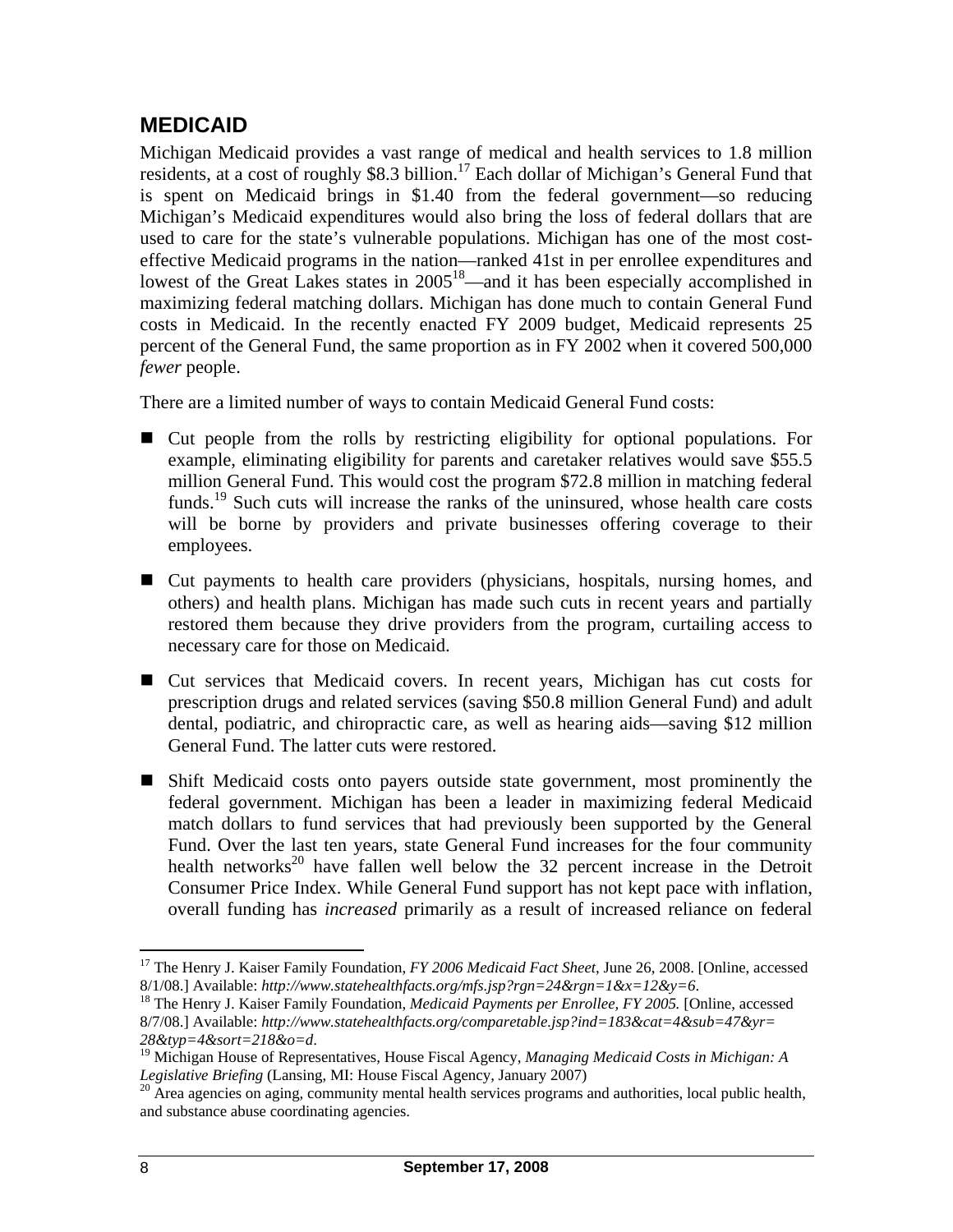Medicaid funding; for example, Medicaid program expenditures represent 77 percent of the 2008 community mental health service program appropriation, compared to 52 percent in 1998. Moreover, new waivers (family planning and Adult Benefit) have saved General Fund dollars and expanded benefits, and provider taxes have leveraged additional federal dollars.

Require that those on Medicaid pay a portion of the cost of services that they receive (copayments) For several years, Michigan has required copayments for certain Medicaid services and products: physician office visits, dentist visits, outpatient hospitalization, inpatient hospitalization, emergency room visits for non-emergency care, brand-name and generic drugs, and others. These copayments are intended to encourage modest enrollee financial responsibility and discourage unnecessary use of care. Research from other states, however, suggests different results. An extensive study of Arizona Medicaid found that high administrative costs associated with collecting copayments and the requirement that states return to the federal government its share of the collected copayments significantly limited cost savings to the state. Even more counterproductively, the study shows that copayments "result in across-the-board reductions in all service usage, not just less important services or products."21 Discouraging use of necessary services among Medicaid enrollees will only drive up program costs when they need more expensive care down the road.

Nevertheless, there are opportunities to deliver care more efficiently in Medicaid without jeopardizing access to and quality of care. As noted in the House Fiscal Agency's January 2007 report, "Managing Medicaid Costs in Michigan," the state can, in addition to the options mentioned in the bullets above, do the following<sup>22</sup>:

- $\blacksquare$  Better coordinate care, particularly for persons with high-cost, chronic conditions
- Change the mix of services utilized from higher-cost care in institutional settings to lower-cost care in the community
- **Promote healthy behaviors and preventive care to reduce the demand for future health** and medical services
- Curtail payment for tests and procedures that clinical research has shown to be ineffective
- Improve efficiencies in the delivery of care by preventing unnecessary utilization, reducing medical errors, and facilitating the exchange of health information through improved technology

While very difficult to quantify, these options offer true possibilities to contain Medicaid costs. In fact, Michigan's Medicaid program has made some progress on these fronts already. Even so, more can be done through a concerted effort by all stakeholders to reach agreement about the future of the program.

 $\overline{a}$ 21 J. Gruber, *The Role of Consumer Copayments for Health Care: Lessons from the RAND Health Insurance Experiment and Beyond* (Menlo Park, Cal. and Washington, D.C.: Kaiser Family Foundation, 2006), 4. [Online, accessed 8/7/08.] Available: *http://www.kff.org/insurance/upload/7566.pdf*. 22 House Fiscal Agency, *Managing Medicaid Costs.*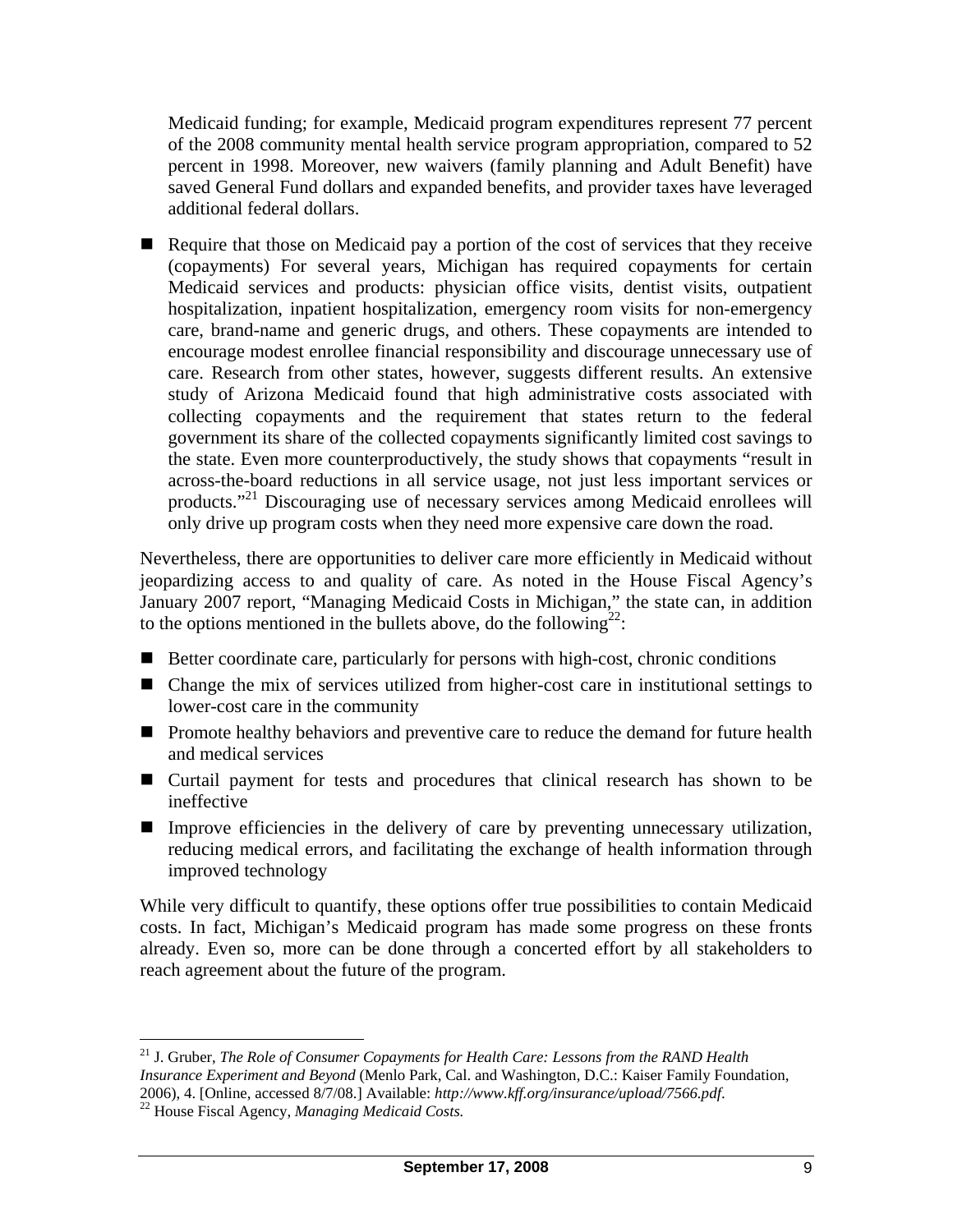#### *Restructuring Option: Statewide Dialogue on Medicaid's Future*

Medicaid offers a particularly acute example of the challenges of managing a state budget in an era of limited resources. In this atmosphere, the best option is for the state to hold a statewide dialogue to set priorities for Medicaid benefits. A small commission with representatives from the Michigan Department of Community Health, consumers, providers, health plans, and businesses should carry out informed deliberations across Michigan about how care could be delivered more effectively to Medicaid enrollees. The latest, best research and knowledge about high-quality, cost-effective health care—that is, what has proven to be effective and what has not—should inform these discussions. Only in this way will consensus be reached on the direction of Medicaid and the proportion of the state budget it should occupy.

### **TEACHER RETIREMENT BENEFITS**

The Michigan Public School Employees' Retirement System (MPSERS) provides pension benefits and other post-employment benefits (OPEB) to 714 participating employers and over  $162,000$  retirees and beneficiaries.<sup>23</sup> The MPSERS' benefit provisions are quite similar to other large public employer systems. The legacy costs of the MPSERS, however, are unsustainable if the state wants to adequately fund the  $K-12$ public school system in both the short and long term. This section briefly describes MPSERS benefits, compares the MPSERS to other public employers, and offers potential cost saving alternatives to this defined benefit pension system.

A comparison of the increases in pension costs for K–12 districts to their increases in state appropriations demonstrates the ongoing structural budget problems facing school districts and the State of Michigan. In FY 2008 Michigan's K–12 system will contribute an estimated \$1.5 billion<sup>24</sup> to fund the MPSERS pension system and provide health, dental, and vision benefits to retirees and beneficiaries. Compared to FY 2003, when the K–12 system contributed \$1.27 billion,<sup>25</sup> this is a \$230 million increase. Over that same five-year period School Aid Fund appropriations increased from \$12.35 billion to \$12.90 billion—a \$552 million increase.<sup>26</sup> In other words, 42 percent of the increase in school aid appropriations over the last five years went to pay for the increased cost of public school retirees and beneficiaries. The remainder of this section will focus on the pension system, while OPEBs will be examined in the section on state employee and retiree health care costs.

<sup>23</sup> Michigan Department of Management & Budget, Office of Retirement Services, *Michigan Public School Employees' Retirement System 2007 Comprehensive Annual Financial Report* (Lansing, Mich.: OMB/ORS, January 17, 2008), 26.

<sup>24 (1)</sup> Ibid., 25. (2) Gabriel Roeder Smith & Company, *Michigan Public School Employees' Retirement System Annual Actuarial Valuation Report, September 30, 2007* (Detroit, Mich.: GRS, April 7, 2008), A–1. Calculations by Public Sector Consultants.

<sup>25</sup> Michigan Office of Management & Budget, Office of Retirement Services, *MPSERS 2004 Comprehensive Annual Financial Report*, 21.<br><sup>26</sup> (1) Michigan House of Representatives, House Fiscal Agency, *Summary for Public Act 112 of 2008* 

<sup>(</sup>Lansing, Mich.: House Fiscal Agency, April 17, 2008). (2) Michigan Office of the State Budget, *State of Michigan 2003 Annual Comprehensive Financial Report* (Lansing, Mich.: Office of the State Budget, December 23, 2003), 20.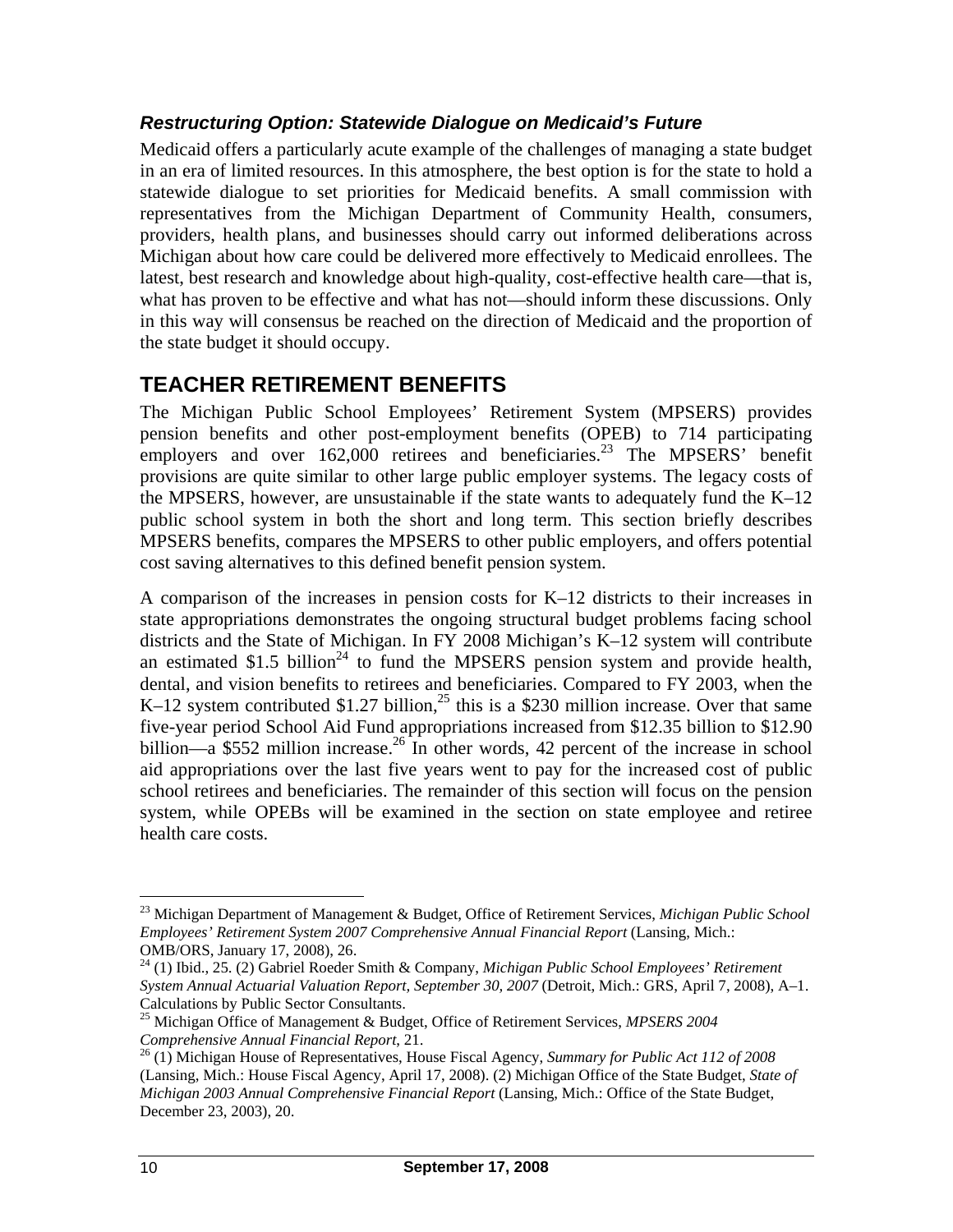The benefit provisions for this defined benefit (DB) plan are established in Public Act 300 of 1980, as amended. The statute defines two different types of members—those in the original Basic Plan and the Member Investment Plan (MIP). MIP members are further defined by their date: (1) members enrolled prior to January 1, 1990, (2) members enrolled between 1990 through June 2008, and (3) members hired after July 1, 2008. Members contribute to the system according to a formula set in statute that is based on date of hire and salary. Pensions are paid on a monthly basis for the lifetime of a retiree and are computed on an annual basis at 1.5 percent of a member's final average compensation multiplied by the total number of years of credited service.

The current MPSERS provisions for normal retirement age, early retirement options, employee contribution rates, vesting requirements, and retirement benefit calculator are quite similar to those of other large public employer pension systems. In December 2007, the Wisconsin Legislative Council published a study of major employee retirement systems. The study looked at 85 different systems across all 50 states for fiscal year 2006. Included in the survey were the MPSERS, the Michigan's State Employees Retirement System, and Michigan's Municipal Employees Retirement System. The study findings are summarized below:

- **Normal retirement age—28** plans required 30 years of service at age 55 or older; seven plans required more than 30 years of service; and 21 required fewer than 30 years of service. Fourteen of the plans adopted "Rule of Y" provisions under which a person can retire with normal retirement benefits when that person's number of years of service, plus his or her age, equals a specified number. The "Rule of Y" numbers ranged from 80 to 90. *In the MPSERS, a MIP member may retire at any age with 30 years of service or age 60 with 10 or more years. A basic plan member may retire at age 55 with 30 or more years or age 60 with 10 or more years.*
- **Early retirement**—75 of the 85 plans permitted early retirement before the normal age and service requirements of the plans have been met. In FY 2006, 47 of the 85 plans allowed early retirement at a minimum age of 55 or more; 16 plans allowed early retirement at a minimum age of less than 55. Most of the plans had an annuity reduction for early retirement. *The MPSERS early retirement age is 55 with 15 or more years of credited service and the annuity reduction is 6 percent a year*.
- **Employee contribution rates**—28 plans had employee contribution rates (as a percentage of payroll) of 5 percent or less; 45 plans had more than 5 percent; in six plans the rates varied; and six plans were noncontributory. *In MPSERS the contribution rates vary with date of hire. An MIP member hired before January 1990 contributes 3.9 percent.*
- Retirement benefit calculator—68 of the 85 plans studied were coordinated with the Social Security system, meaning that employees earn Social Security benefits for their employment. The formula multipliers (the percentage set by the legislature and used in the retirement benefit formula to determine the member's monthly retirement annuity) for these 68 plans vary in terms of number of years of service, date of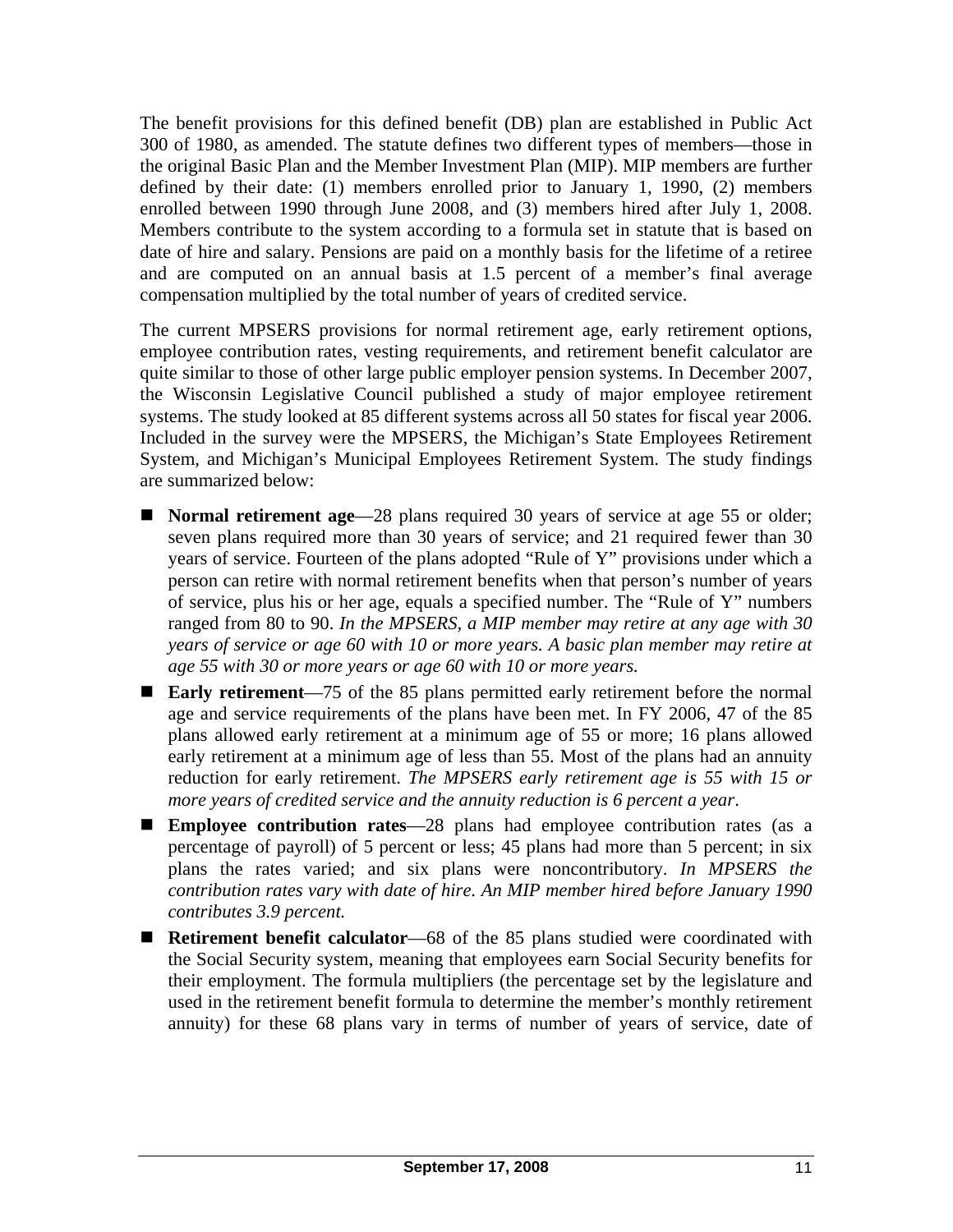employment, or age at retirement. The average formula multiplier for the coordinated plans is 1.97 percent.27 *The MPSERS formula multiplier is 1.5 percent.*

While the MPSERS benefits are quite similar to other large public sector pension systems, the private sector is clearly moving in another direction. The March 2007 annual survey of private sector employee benefits, published by the U.S. Bureau of Labor Statistics, reports that 61 percent of private sector employees have access to retirement benefits and 51 percent choose to participate. Those numbers increase to 78 percent access and 66 percent participation for large employers (i.e., 100+ employees). Fifty five percent of private sector employees have access to a defined contribution benefits plan and 43 percent participate. For large employers the access rate is 70 percent and the participation rate is 53 percent. On the other hand, only 21 percent of private sector employees have access to defined *benefit* plans and 20 percent participate.<sup>28</sup> In contrast, 90 percent of public sector employees participate in a defined benefit plan.<sup>29</sup>

#### *Restructuring Option: Changes in Eligibility and Benefits*

There are a number of alternatives available to reduce the cost of MPSERS pension benefits. Please note, however, that implementation of these alternatives would have to be for *new hires only*, in order to comply with Article IX, Section 24, of the Michigan Constitution.<sup>30</sup> Reforms might include the following, either singly or in combination:

- Increase the new member contributions. Public Act 111 of 2007 already increased the new member contributions effective July 1, 2008. The bill increased new member contributions from 4.3 percent to 6.4 percent for income over \$15,000. The savings were estimated at \$5 million for the first year, growing to \$29 million in six years.<sup>31</sup> Extrapolating the savings up to ten years would yield \$48 million or \$23 million for each one percent increase in the contribution rate.
- $\blacksquare$  Modify the retirement eligibility restrictions for new hires from "30 and out" to 57 years of age with 30 years of service; and increase the number of years of service needed to retire at age 60 from 5 to 10. After ten years this could save anywhere from \$24 to \$60 million per year depending on the rate of new hires into the system.<sup>32</sup>
- Increase new member contributions on annual pay exceeding \$30,000 or \$40,000 instead of \$15,000. The savings after ten years would more than likely be very small because so few of the new hires would have reached this higher threshold.

<sup>27</sup> William Ford, *2006 Comparative Study of Major Public Employee Retirement Systems* (Madison, Wisc.: Wisconsin Legislative Council, December 2007), 10–22. [Online, accessed 7/30/08.] Available: *http://www .legis.state.wi.us/lc/publications/crs/2006\_retirement.pdf*. 28 U.S Bureau of Labor Statistics, *National Compensation Survey: Employee Benefits in Private Industry in* 

*the United States*, (Washington, D.C.: U.S. Department of Labor, BLS, March 2007), 7–8. [Online, accessed 8/12/08.] Available: *http://www.bls.gov/ncs/ebs/sp/ebsm0006.pdf.*<br><sup>29</sup> PEW Center on the States, *Promises with a Price: Public Sector Retirement Benefits* (Washington, D.C.:

PEW Center on the States, December 17, 2007), 11.<br><sup>30</sup> "The accrued financial benefits of each pension plan and retirement system of the state and its political<br>subdivisions shall be a contractual obligation thereof which  $31$  Senate Fiscal Agency Bill Analysis for Public Acts 110 and 111 of 2007, October 5, 2007, 7.

<sup>&</sup>lt;sup>32</sup> Gabriel Roeder Smith and Company, *MPSERS-SERS Retirement Benefit Reform Report, August 21, 2007, Draft* (Detroit, Mich.: GRS, n.d.), B-2, B-3, and C-3. Calculations by Public Sector Consultants.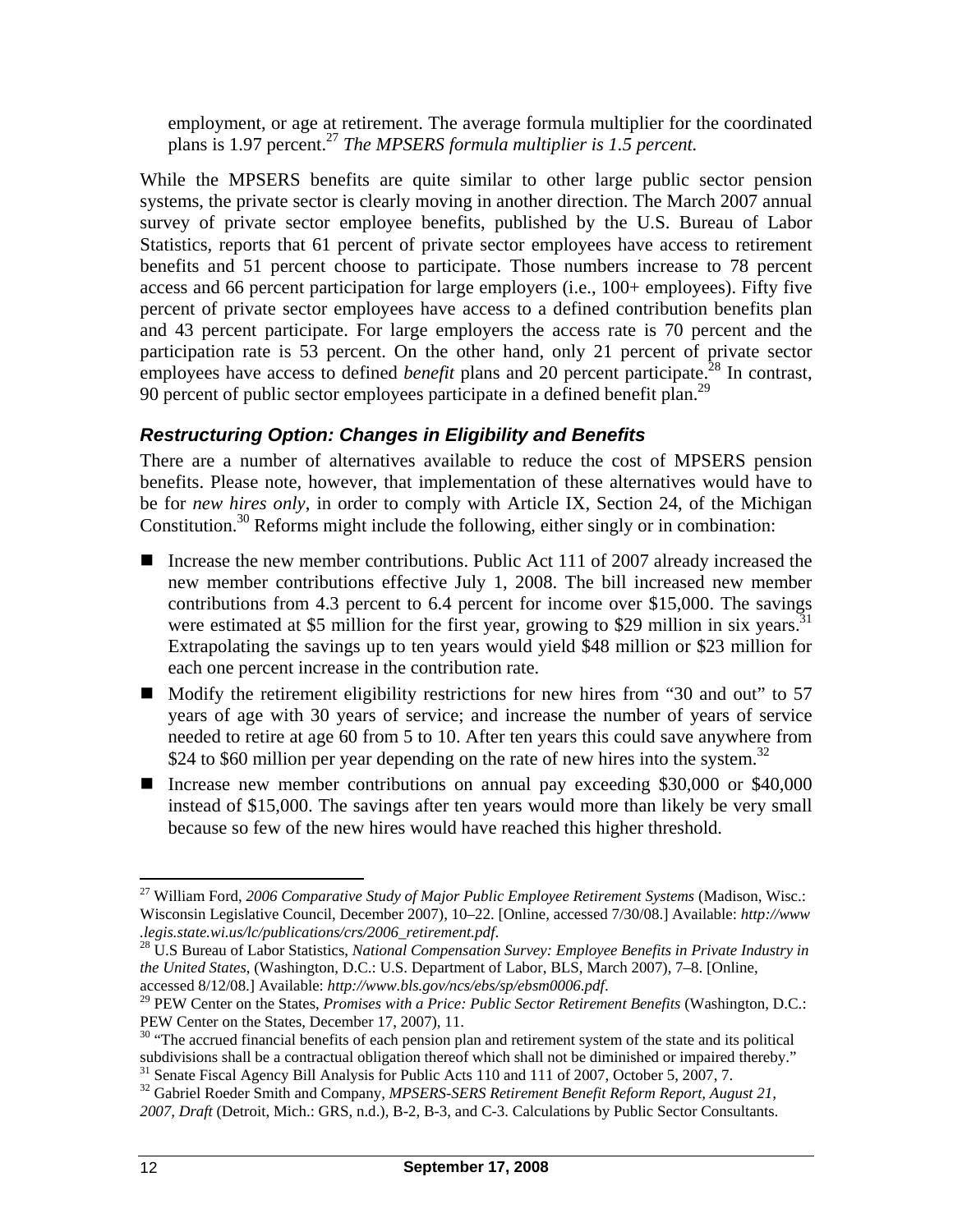- Implement a defined contribution system for all new hires and allow current members a window to transfer into the new system. This option would not begin to save money until 14 years after it is implemented—over those years this option would actually cost money—but there would be significant long-term savings.
- Implement a hybrid plan for new hires that combines elements of both DB and DC plans. The DB would promise recipients a set level of reduced benefits, while the employee's contribution would be deposited in a DC investment account.
- Allow new hires to choose to belong to either the defined benefit system or a new defined contribution (DC) system. The cost or savings would depend on the employer matching rate and the number of new hires that chose to enter into the system. One way to limit any potential increase in employer's cost is to limit the employermatching rate to the DB contribution rate for new hires. After ten years each 1 percent of a projected DC payroll savings (i.e., the difference in payroll contributions from DB to DC) would save \$40 to \$50 million.

#### *Restructuring Option: Defined Contribution Plans*

Absent any changes in the eligibility and benefits noted above, the long-term legacy costs of the present system will continue, and will be subject to future swings in the market. Many private sector employers have moved away from this type of traditional DB plan to a defined contribution (DC) plan. The DC plan allows employees to set aside money into a pretax plan, such as a  $401(k)$  or  $403(b)$ , with a portion of that contribution being matched by their employer. Beginning in April 1997, all new State of Michigan employees were enrolled in this type of DC retirement plan. The state contributes 4 percent of gross pay and matches the employee's contribution up to 7 percent (i.e., maximum employer contribution of 7 percent and employee contribution of 3 percent).

One way to save costs over the long term would be to enroll all *new* public school employees into a DC program similar to the one offered by the State of Michigan. A major concern associated with the switch to a DC plan that has been raised by the Office of Retirement Services, Governor Granholm, legislators, other public officials, and school employees is that it would result in a rather substantial increase in short-term costs.

There are three reasons for the increase in costs. The first is that the employer contribution for a new DC employee may be about 2.1 percent higher than the current actuarially determined cost of a new DB hire. This assumes that the contribution rate for new public school hires would average around 6.35 percent of pay (i.e., the state's average contribution rate for DC members). $33$ 

The second reason for the initial increase in costs is that the present DB system would become a "closed system" with no more new employee contributions credited to it. This would lower annual member contributions without any real decrease in pension cost for those currently in the system.

1

<sup>&</sup>lt;sup>33</sup> Phil Stoddard, Director, Michigan Office of Retirement Services, Memorandum to Craig Thiel, Citizens Research Council of Michigan (Lansing, Mich.: November 1, 2007).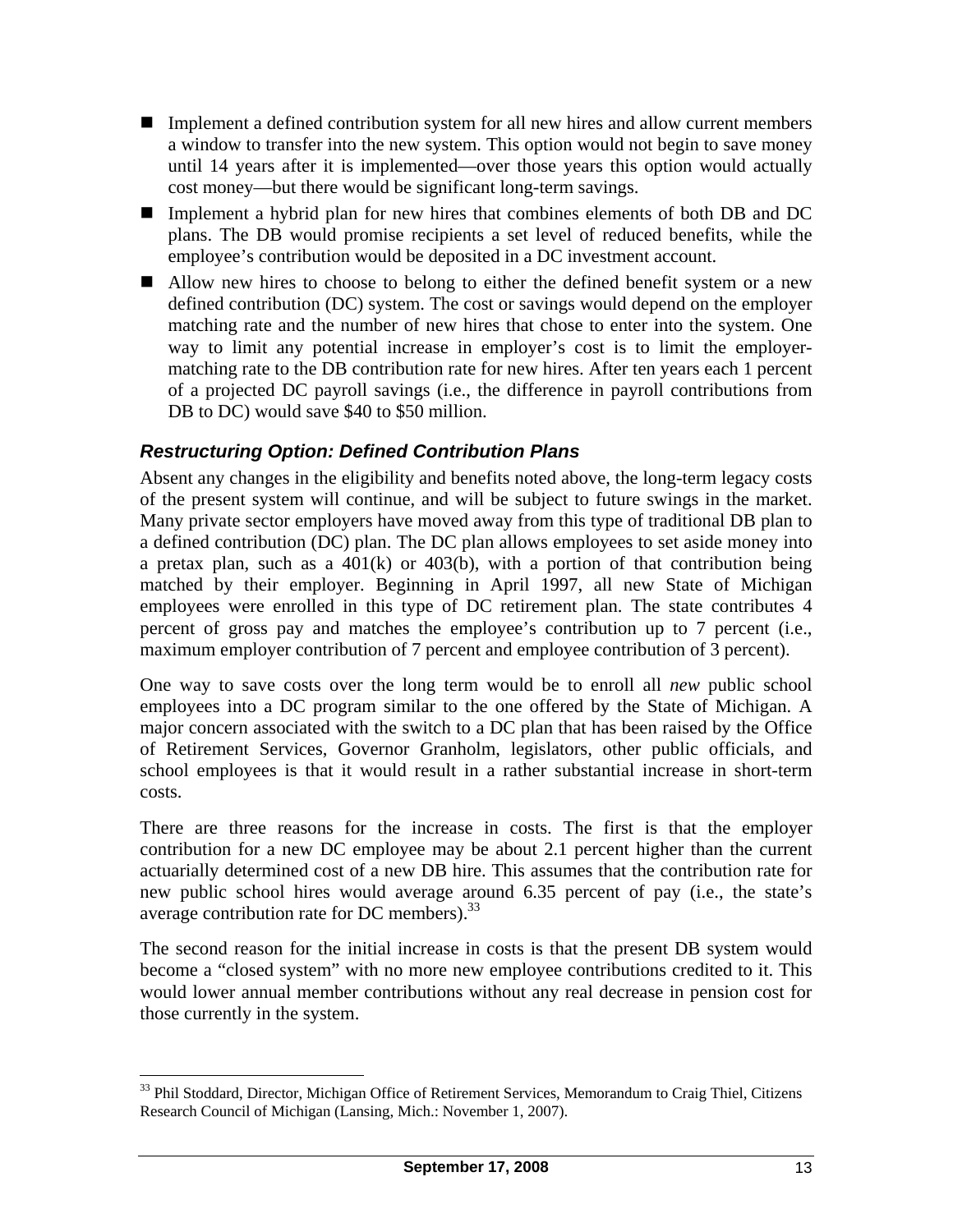The third and most costly reason also stems from the conversion of the present system to a closed system. If this were to happen, the Governmental Accounting Standards Board (GASB) requires that the unfunded accrued liability be paid off over a shorter period of time, thereby increasing the annual contribution rate to the employer. The first year increase in costs due to becoming a closed system is estimated at \$156 million. This increase in costs would decline each year so that after 14 years the system would begin to save money.<sup>34</sup> It could take between  $20-30$  years to fully pay back the initial increase in costs. In recognition of the extended payback, perhaps the most reasonable alternative is a voluntary DC system for new hires as described below.

In order to pay for the cost increase of implementing a new DC plan, the State of Michigan could implement one of the following alternatives:

- Simply increase the annual pension contribution, thereby requiring the individual school districts to assume the costs out of their foundation allowance<sup>35</sup> increase. (This might prove difficult since the increase in school aid appropriations over the last five years has only averaged \$110 million.)
- Set aside a portion of an increase in a particular funding source and earmark it to cover the increase. (Of course, if the funding source is one that is already earmarked for schools, this does nothing more than effectively decrease the foundation allowance.)
- Increase the share of health care premiums for MPSERS retirees, increase the copays, or reduce the benefits and use the savings to offset the increase in costs from the switch to DC.
- If the DC were approved for new hires in 2008 and effective July 1, 2009, the \$156 million increase in pension costs would not hit until FY 2011. It could be offset by increasing the employer pension contribution immediately by one or two tenths of a percentage point; then adding one or two tenths of percentage point increase each year until the overall increase is sufficient to pay the increased costs of the switchover for the first ten or 15 years. (This might prove problematic in terms of compliance with GASB or with credit rating agencies but at least it represents a plan to adequately fund the switch over time.)
- As mentioned previously, perhaps the best option would be to allow new hires to join either the defined benefit *or* a defined contribution system. This would solve the short-term fiscal problem created by closing the DB system to new members. It is quite likely that most new members would join the DC system for portability reasons. There would also be a financial incentive because the DB system has increased the new member contributions for employees hired after July 1, 2008, from 4.3 percent to 6.4 percent for income over \$15,000.

## **STATE GOVERNMENT EMPLOYEE HEALTH BENEFITS**

This section of the report examines the costs of providing health care benefits to State of Michigan employees, retirees, and public school retirees. More specifically it describes

<sup>1</sup>  $34$  Ibid.

<sup>&</sup>lt;sup>35</sup> Foundation allowance is the number used to calculate state government's contribution to operating spending in conventional local school districts and charter schools.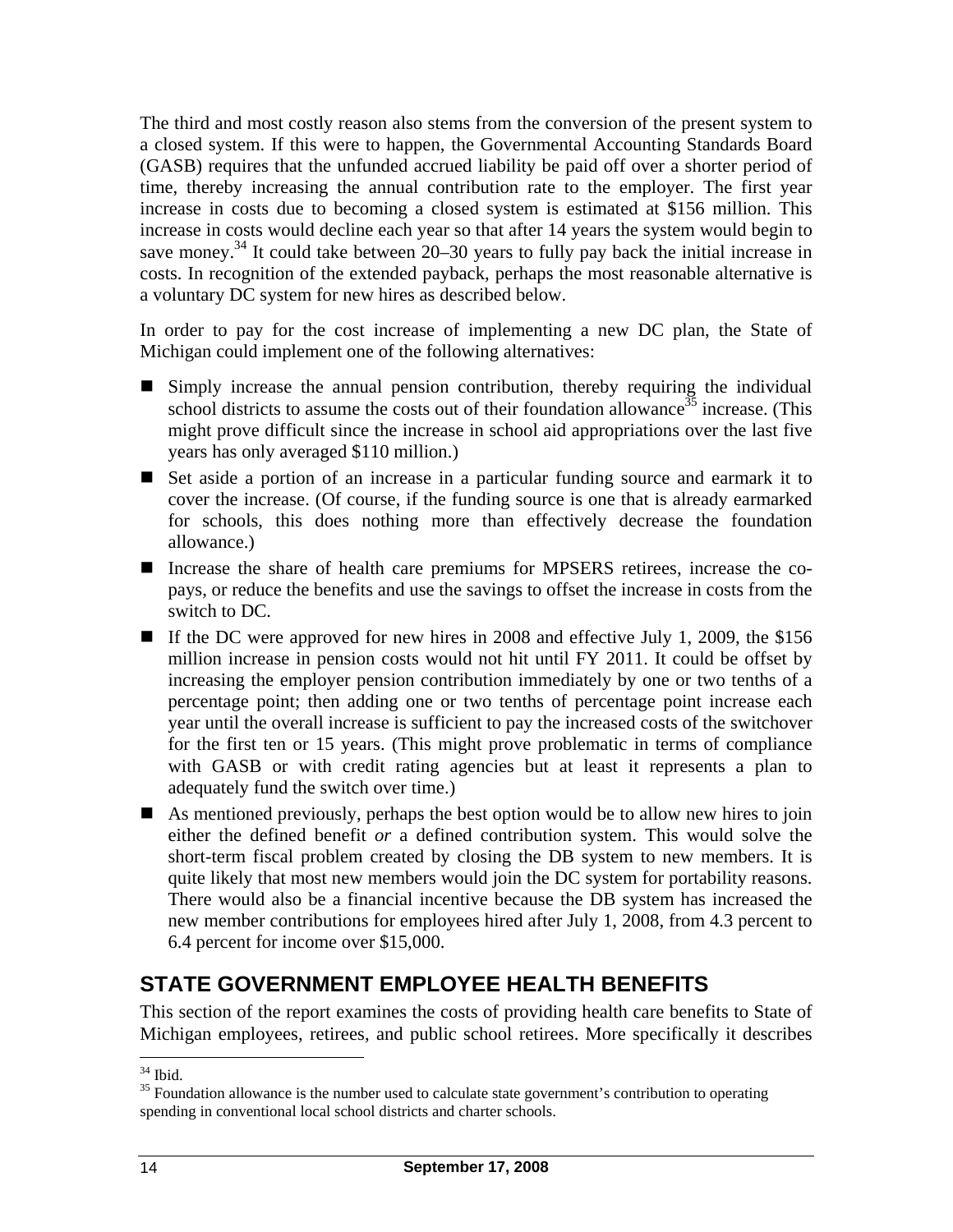the administrative and statutory requirements for each group's health care premium, compares Michigan's costs to those of other employers, and identifies potential cost saving reforms. In 2007, almost 213,000 employees and retirement beneficiaries in these three groups received health care benefits at a combined cost of \$1.45 billion. Based on recent studies described later in this report, the health care costs associated with State of Michigan employees and retirees exceed the national average for other state employee systems. Not only do the costs exceed the average, but also the employee share of the premium is much lower than the employee share in other public sector and private sector employer systems.<sup>36</sup>

#### *Long-Term Legacy Costs: Other Post-Employment Benefits*

Both the State Employees' Retirement System (SERS) and the Michigan Public Schools Employees' Retirement System (MPSERS) provide OPEBs to their retirees and beneficiaries. These OPEBs include benefits such as health, dental, and vision care. While the state's pension systems are well funded (SERS at  $86.2$  percent<sup>37</sup> and MPSERS at 88.7 percent<sup>38</sup>), neither system has been pre-funding OPEBs. In fact, all of Michigan's pension systems operate on a pay-as-you-go system. The unfunded accrued liability (the excess of total liabilities, both present and prospective, over present and prospective assets) is currently estimated at \$12.5 billion for SERS and \$25.4 billion for MPSERS.<sup>39</sup>

Michigan is not unlike most units of government and most other states in its failure to pre-fund retirees' OPEBs. According to a recently released study by the Pew Center on the States, "…the total actuarial accrued liability for state employees (all states) is about \$381 billion. About 97 percent—\$370 billion—of the obligations for state employees over an amortization period that usually runs about 30 years was unfunded at the end of fiscal year 2006… The \$381 billion figure is a conservative number that does not reflect the full extent of the long-term cost, as some states face large bills for teachers as well. Cities, counties, and school districts also are totaling up their own liabilities and will continue to do so over the next several years."<sup>40</sup>

#### *Comparisons*

 $\overline{a}$ 

Currently state employees who choose the state health plan, a Preferred Provider Organization (PPO), pay 5 percent of their premium. Employees who choose a health maintenance organization (HMO) have either no premium or a significantly reduced premium based on the total premium costs of their HMO. In 2007 the total bill for employees' health care was \$545.4 million. The total bill includes coverage for 49,000

<sup>&</sup>lt;sup>36</sup> Our analysis updates the 2007 work of the Center for Michigan's John Bebow, using information that the Citizens Research Council of Michigan obtained from the Department of Civil Service. We thank them for first exploring this line of inquiry

<sup>37</sup> Gabriel Roeder Smith & Company, *Michigan State Employees' Retirement System Annual Actuarial Valuation Report, September 30, 2007* (GRS, Detroit, Mich.: April 14, 2008), A–3.<br><sup>38</sup> Gabriel Roeder Smith & Company, *Michigan Public School Employees' Retirement System Annual* 

*Actuarial Valuation Report, September 30, 2007* (GRS, Detroit, Mich.: April 7, 2008), A–3.

<sup>39</sup> Michigan Office of Management & Budget, Office of Retirement Services, *MPSERS and SERS 2007* 

*Comprehensive Annual Financial Report*, 8.<br><sup>40</sup> Pew Center on the States, *Promises with a Price: Public Sector Retirement Benefits* (Washington, D.C.: Pew Center on the States, December 17, 2007), 41.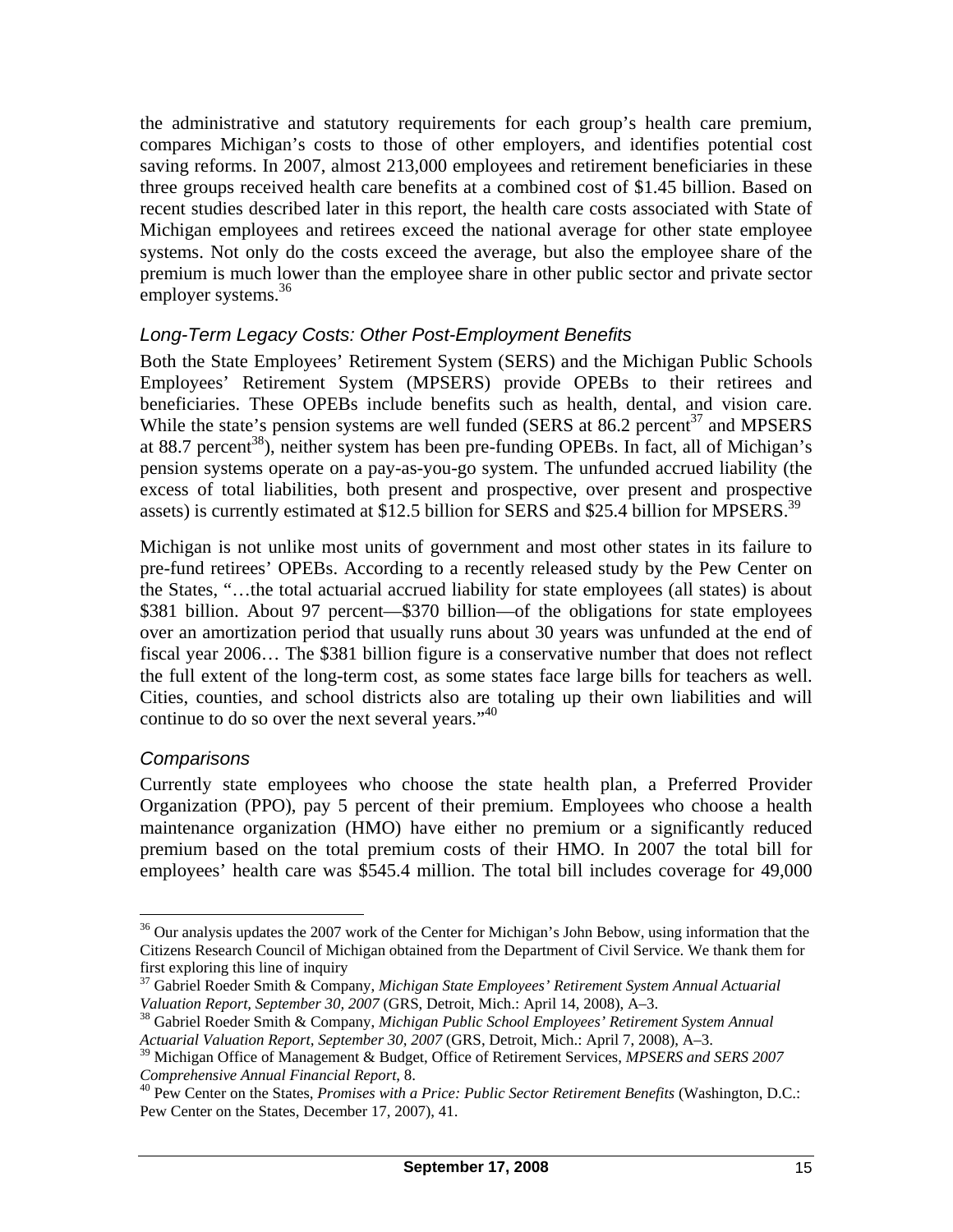employees and, in many cases their spouses and dependents. The employees' overall premium share represented only 3 percent of the total.<sup>41</sup> The collective bargaining agreements that were approved by the Michigan Civil Service Commission last December increased the employee premiums to 10 percent for the state health plan and a minimum of 5 percent for an HMO, for the fiscal year beginning October 1, 2008.<sup>42</sup>

Tier 1 (i.e., defined benefit) retirees in the SERS system currently pay the same health care premium as the employees in the classified service. Tier 2 (i.e., defined contribution) retirees pay no more than 10 percent of the premium if they have at least 30 years of service. For those with less than 30 years the state pays 3 percent of the premium for each year of service. In 2007 the retirees paid \$8.3 million of the \$329.7 million spent on retiree health care, or 2.5 percent.<sup>43</sup> MSPERS retirees pay an amount equal to that paid by a Medicare Part B recipient before becoming eligible for Medicare. After a retiree obtains Medicare eligibility there is no retiree premium sharing. The beneficiary also pays 10 percent of the premium for spouses and dependents. In 2007 the retirees paid \$69.8 million of the estimated  $$579.3$  million spent on health care, or 12 percent.<sup>44</sup>

The National Council of State Legislators (NCSL) publishes a comparison of state employee health care costs on its website. In 1999 Michigan's total monthly premium costs for an employee's family health coverage was \$545.18, compared to the average cost of the 49 states reporting of \$465.78. State of Michigan employees paid 5 percent of this premium as compared to a 23 percent average across the 49 states. In 2006 Michigan's total monthly employee premium costs for family health coverage were \$1,249.76, compared to the average cost of all 50 states of \$1,012.67. State of Michigan employees paid 5 percent of their premiums, compared to a 19 percent average across all 50 states.<sup>45</sup> Exhibits 2 and 3 show how State of Michigan employees continue to have a health benefit package that is more expensive per employee than the national average, for which they pay a smaller share than the national average.

<sup>1</sup> <sup>41</sup> Population and premium data from the Michigan Office of Civil Service; calculations by Public Sector Consultants.

<sup>&</sup>lt;sup>42</sup> Office of the State Employer, Changes to Health Insurance Fiscal Year 2009 (Lansing, Mich.: Office of the State Employer, n.d.). [Online, accessed 7/30/08.] Available: *http://www.michigan.gov/ose/0,1607,7-*

<sup>&</sup>lt;sup>43</sup> Michigan Office of Management & Budget, Office of Retirement Services, *Michigan State Employees' Retirement System 2007 Comprehensive Annual Financial Report* (Lansing, Mich.: OMB/ORS, December 14, 2007), 23.

<sup>44</sup> Michigan Office of Management & Budget, Office of Retirement Services, *MPSERS 2007 Comprehensive Annual Financial Report*, 24.<br><sup>45</sup> National Council of State Legislators, *State Employee Health Benefits—Monthly premium costs (Family <sup>45</sup>* 

*coverage)*, May 2006. [Online, accessed 7/30/08.] Available: *http://64.82.65.67/health/StateEmplhealthpremiums.pdf*.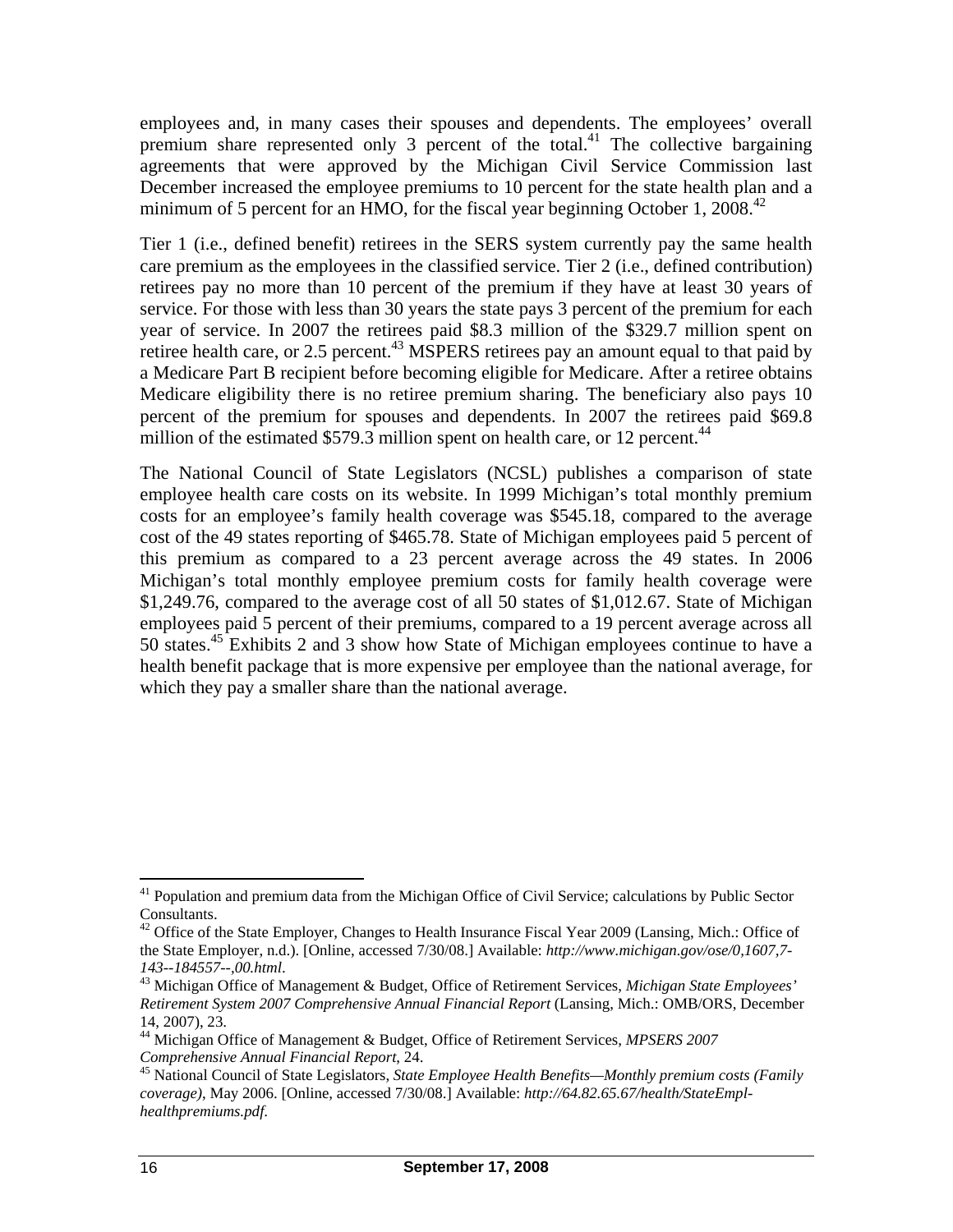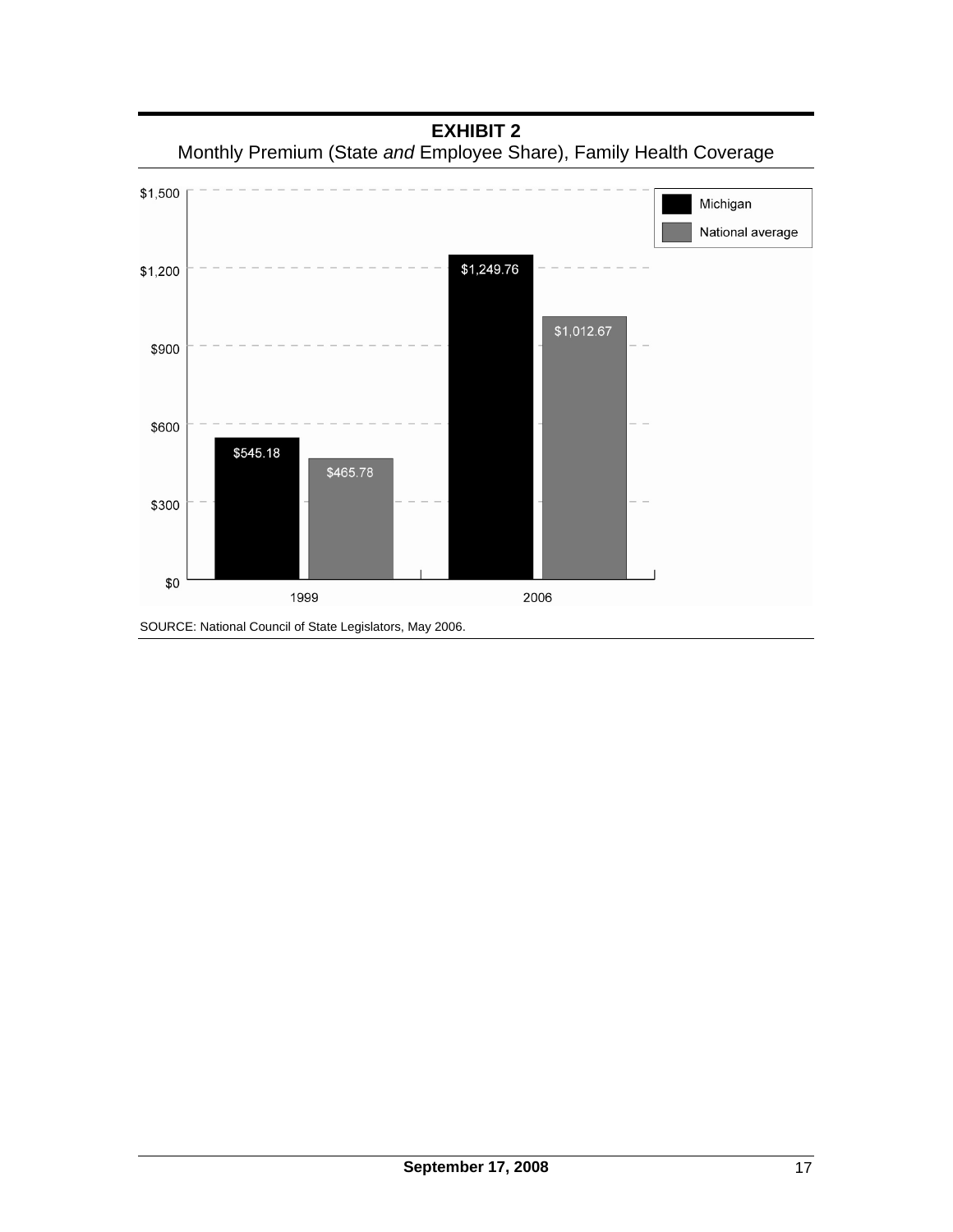**EXHIBIT 3**  State Employee-paid Premium Percentage



The Kaiser Family Foundation recently published the "Employer Health Benefits 2007 Annual Survey." According to the survey, state and local government workers in the United States pay an average of 13 percent of their health insurance premium if they have single coverage and 22 percent for family coverage. For employees of all public and private sector employers included in the survey, these proportions are 16 percent and 28 percent respectively. The average total monthly premium cost for family PPO health coverage was  $$1,037$ .<sup>46</sup>

#### *Restructuring Option: Change Benefits and Premium Share*

The two alternatives most likely to significantly reduce health care costs are reducing the benefit package and increasing the employee's or retiree's share of the premium cost. A logical argument could be made that an increase in the latter would eventually result in a reduced benefit package. The State of Michigan would recognize significant savings if Michigan's premiums share were brought into line with other public and private sector employers as identified in the Kaiser Family Foundation Survey mentioned above.

Reduce the benefit package, thereby reducing the costs.

 $\overline{a}$ 46 The Kaiser Family Foundation and Health Research and Educational Trust, *Employer Health Benefits 2007 Annual Survey* (Menlo Park, Cal. and Chicago, Ill.: Henry J. Kaiser Family foundation and Health Research and Educational Trust, 2007), 68. [Online, accessed 7/30/08.] Available: *http://www.kff.org/ insurance/7672/upload/76723.pdf*.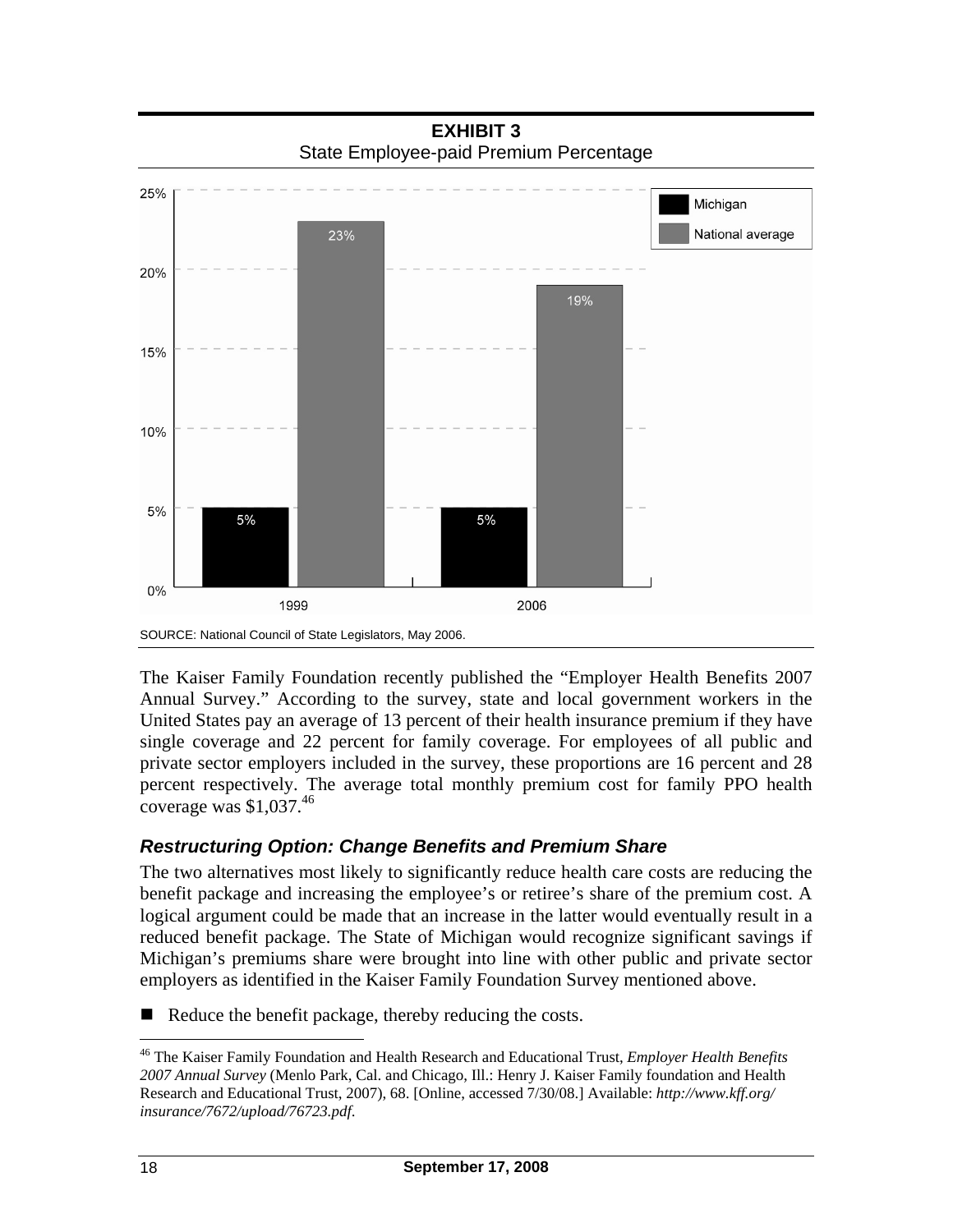- Increase employee and retiree premiums based on the average of other public sector employers.
- Increase employee and retiree premiums based on the average of public and private sector employers.

The State of Michigan would have saved anywhere from \$88.6 million to \$219.8 million in FY 2007 if its employees and retirees had contributed to the costs of their health care in the same proportion as other public or private sector employers. The public school system would have saved anywhere from \$5.5 million to \$92.4 million. If you apply the FY 2009 premium shares as negotiated in the upcoming collective bargain agreements the state's savings would have declined to a range of \$45.4 million to \$176.6 million. Please note that these estimates represent savings that *would have* happened in FY 2007 *if* the increased employee and retiree premiums had been in place. In future years these savings would increase based on the overall cost increases in health care benefits.

There are a number of other alternatives to reduce the cost of health care benefits for these three groups that would yield savings, but not of the same magnitude as increasing the employee premium or reducing the benefit. These alternative reforms could be implemented either singly or in combination. They are not the preferred alternatives, however, because of their complexity, limited potential for significant savings, or potential constitutional triggers:

- Increase employee and retiree co-pays and deductibles. The Civil Service Commission approved changes for state employees effective October 1, 2008, that doubled the annual deductible, increased the co-pay for office visits from \$10 to \$15, and significantly increased the co-pays on prescription drugs.
- Require that active employees contribute a portion of their pay to cover the cost of their health insurance when they retire. While this option might generate a significant amount of money over time, the statutory change might constitutionally obligate the state to provide health insurance for all participating future retirees.
- Require early retirees to pay a much larger share of their premium (e.g., 50 percent for anyone under the age of 55 or 25 percent for anyone under the age of 60).
- Cap the employer's premium at FY 2007 levels and require the employee or retiree to cover the annual increase in overall costs.

An increase in health care premiums paid by state employees would have to be collectively bargained. Since the collective bargaining agreements are already in place through September 30, 2011, the state would have to wait for three years or try and reopen the recently approved agreements. Any new or renegotiated agreements would require the approval of the state Civil Service Commission. Moreover, any change to retiree health care premiums would require changes to the SERS and MSPERS statutes.